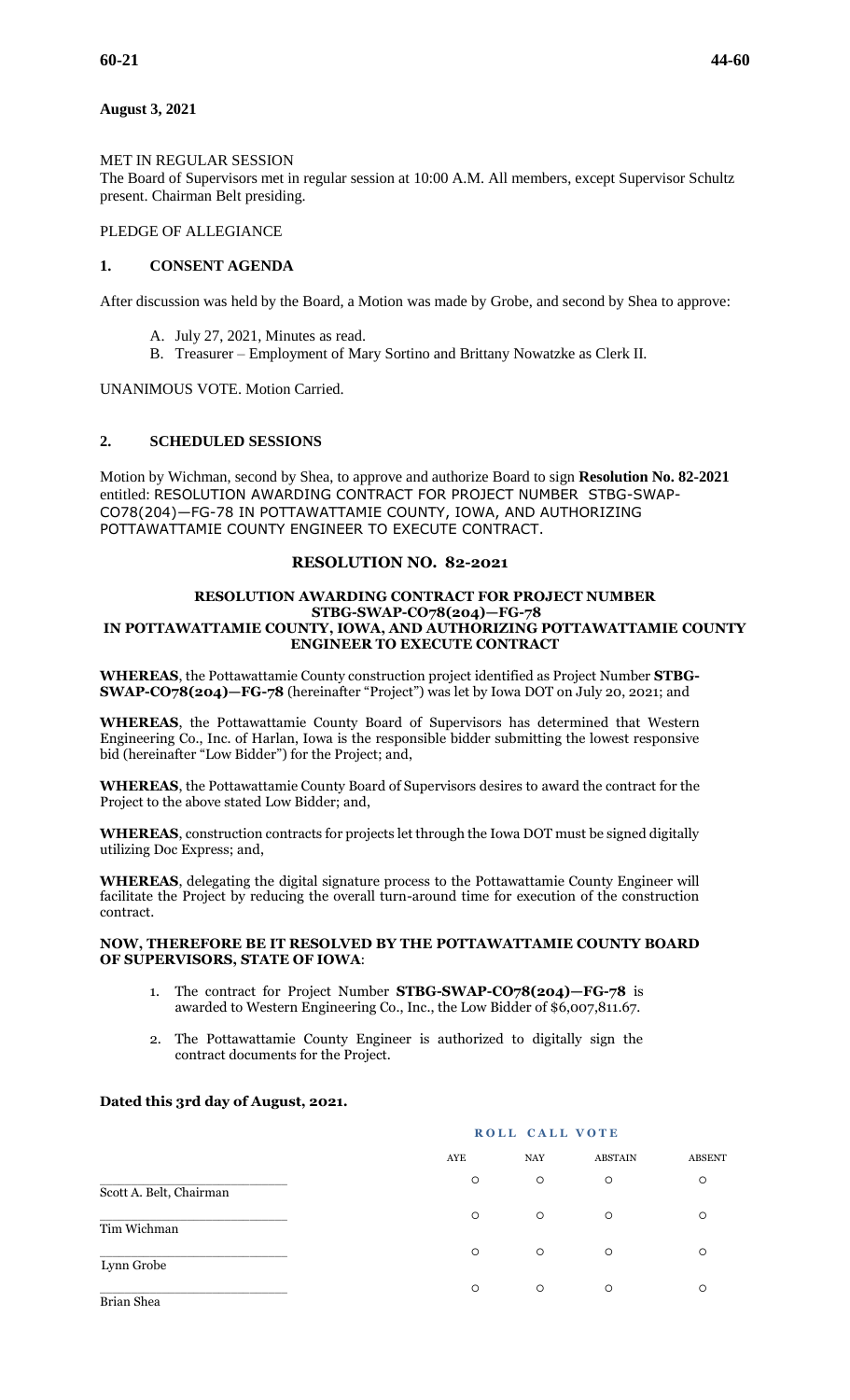| Justin Schultz                | O |  |  |
|-------------------------------|---|--|--|
|                               |   |  |  |
| ATTEST:                       |   |  |  |
| Melvyn Houser, County Auditor |   |  |  |

RECOMMENDED:

John Rasmussen, Engineer

Roll Call Vote: AYES: Belt, Wichman, Grobe, Shea. Motion Carried.

Motion by Shea, second by Grobe, to approve and authorize Board to sign **Resolution No. 80-2021** approving the selection of a contractor for Demo of HMGP acquisition properties.

### **RESOLUTION NO. 80-2021**

# **Hazard Mitigation Property Acquisition Asbestos Abatement and Demolition of Flood Damaged Properties in Pottawattamie County, Iowa**

**WHEREAS**, as a result of the flooding of 2019, Pottawattamie County has applied to FEMA under its Hazard Mitigation Property Acquisition Program for funding of demolition work. Funding may be anticipated from FEMA, the State of Iowa, and the County. The exact work for which the County is seeking competitive bids is described at Special Terms and Conditions, A. Scope of Work, Request for Bids for Asbestos Abatement and Demolitions, and

**WHEREAS**, Request for Bids were sent to various demolition contractors, and

WHEREAS, Notice to Bidders was published in the Council Bluffs Nonpareil on June 25<sup>th</sup>, 2021.

WHEREAS, said bids were required to be submitted to Pottawattamie County, Iowa, on or before July 23<sup>rd</sup>, 2021, and

WHEREAS, Pottawattamie County received 3 bids, and have opened said bids at the Pottawattamie County Planning Department Offices on July 23<sup>rd</sup>, 2021, and

**WHEREAS**, the County has determined that Larson Backhoe Services, Inc. has submitted the lowest bid, and

**WHEREAS**, Pottawattamie County, Iowa, is interested in continuing forward and having the work described in said Request for Bids completed.

**NOW, THEREFORE, BE IT RESOLVED BY THE BOARD OF SUPERSIORS OF POTTAWATTAMIE COUNTY, IOWA** that the contract to perform the said Asbestos Abatement and Demolition Work is hereby awarded to Larson Backhoe Services, Inc. in the total amount of \$142,800.00, and that the Chairman is authorized to execute said Contract by signing the Letter of Engagement with this contractor.

#### **Dated this 3rd Day of August, 2021.**

|                         |         | ROLL CALL VOTE |                |               |
|-------------------------|---------|----------------|----------------|---------------|
|                         | AYE     | <b>NAY</b>     | <b>ABSTAIN</b> | <b>ABSENT</b> |
| Scott A. Belt, Chairman | O       | O              | $\circ$        | $\circ$       |
| Tim Wichman             | $\circ$ | O              | $\circ$        | $\circ$       |
| Lynn Grobe              | O       | O              | $\circ$        | $\circ$       |
| Justin Schultz          | $\circ$ | $\circ$        | $\circ$        | $\circ$       |
| Brian Shea              | $\circ$ | $\circ$        | $\circ$        | $\circ$       |
| ATTEST:                 |         |                |                |               |

Melvyn Houser, County Auditor

Roll Call Vote: AYES: Belt, Wichman, Grobe, Shea. Motion Carried

Motion made by Shea, second by Grobe, to commit \$2.4 Million to purchase 8 flooded properties and seek reimbursement from Iowa Homeland Security and State CDBG. UNANIMOUS VOTE. Motion Carried.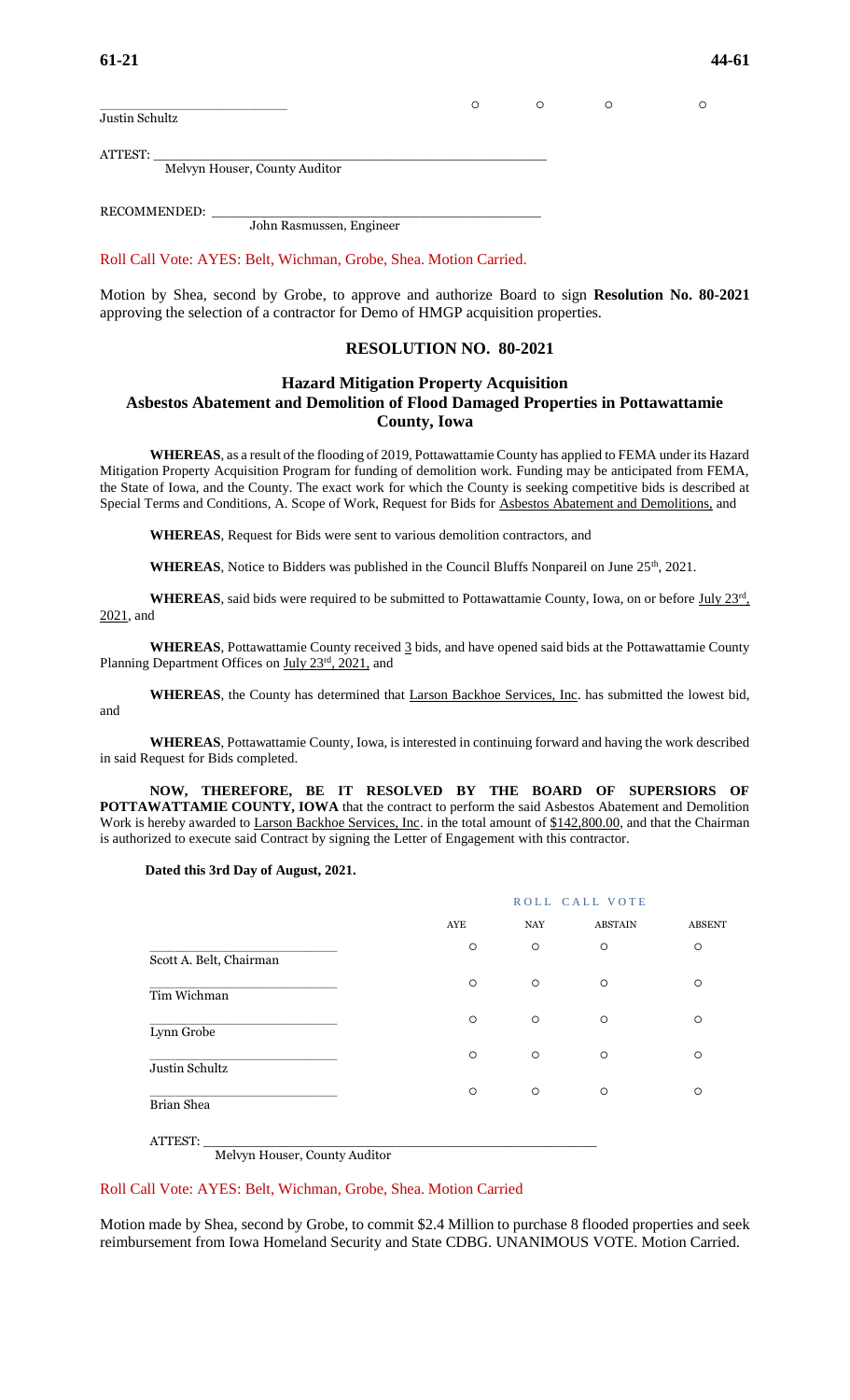Motion made by Shea, second by Grobe, to approve and authorize Board to sign **Resolution No. 81-2021** entitled: Resolution Setting Date for a Public Hearing on Designation of the Heartland Ridge Subdivision Urban Renewal Area and on Urban Renewal Plan and Project.

# **RESOLUTION NO. 81-2021**

# **Resolution Setting Date for a Public Hearing on Designation of the Heartland Ridge Subdivision Urban Renewal Area and on Urban Renewal Plan and Project**

**WHEREAS**, a proposal has been made to the Board of Supervisors (the "Board") of Pottawattamie County, Iowa (the "County") which shows the desirability of designating a portion of the County as the Heartland Ridge Subdivision Urban Renewal Area (the "Urban Renewal Area"), pursuant to the provisions of Chapter 403, Code of Iowa; and

**WHEREAS**, under such proposal the real property (the "Property") lying within the boundaries set out in Exhibit A would be designated as the Urban Renewal Area; and

**WHEREAS**, this Board is desirous of obtaining as much information as possible from the residents of the County before making this designation; and

**WHEREAS**, portions of the Property lie within two miles of the incorporated limits of the City of Council Bluffs, Iowa (the "City"), and pursuant to Section 403.17, the City has executed a certain joint agreement (the "Joint Agreement") in order to enable the County exercise urban renewal authority over such portions of the Property; and

**WHEREAS**, a proposed urban renewal plan (the "Plan") has been prepared for the governance of projects and initiatives to be undertaken on the Property and which authorizes a certain initial urban renewal project to be undertaken in the Urban Renewal Area consisting of providing tax increment financing support to JJHP, LLC in connection with the construction of public infrastructure necessary to support the development of a residential subdivision; and

**WHEREAS**, it is now necessary that a date be set for a public hearing on the designation of the Urban Renewal Area and on the Plan;

**NOW, THEREFORE**, Be It Resolved by the Board of Supervisors of Pottawattamie County, Iowa, as follows:

**Section 1.** This Board will meet at the Pottawattamie County Courthouse, Council Bluffs, Iowa, on September 7, 2021, at 10:00 o'clock a.m., at which time and place it will hold a public hearing on the designation of the proposed Urban Renewal Area described in the preamble hereof and on the proposed urban renewal plan and project for said Urban Renewal Area.

Section 2. The County Auditor shall publish notice of said hearing, the same being in the form attached to this resolution, which publication shall be made in a legal newspaper of general circulation in the County, which publication shall be not less than four (4) and not more than twenty (20) days before the date set for the hearing.

**Section 3.** Pursuant to Section 403.5 of the Code of Iowa, Pam Kalstrup and Matt Wyant are hereby designated as the County's representatives in connection with the consultation process with the Lewis Central Community School District which is required under that section of the urban renewal law.

**Section 4.** The proposed Plan is hereby submitted to the County's Planning and Zoning Commission for review and recommendations, as required by Section 403.5, Code of Iowa.

**Section 5.** The Chairperson and the County Auditor are hereby authorized to execute the Joint Agreement on behalf of the County.

**Dated this 3rd Day of August, 2021.**

#### ROLL CALL VOTE

|                         | <b>AYE</b> | <b>NAY</b> | <b>ABSTAIN</b> | <b>ABSENT</b> |
|-------------------------|------------|------------|----------------|---------------|
| Scott A. Belt, Chairman | $\circ$    | $\circ$    | $\circ$        | $\circ$       |
| Tim Wichman             | $\circ$    | $\circ$    | $\circ$        | $\circ$       |
| Lynn Grobe              | $\circ$    | $\circ$    | $\circ$        | $\circ$       |
| Justin Schultz          | $\circ$    | $\circ$    | $\circ$        | $\circ$       |
| Brian Shea              | $\circ$    | $\circ$    | O              | О             |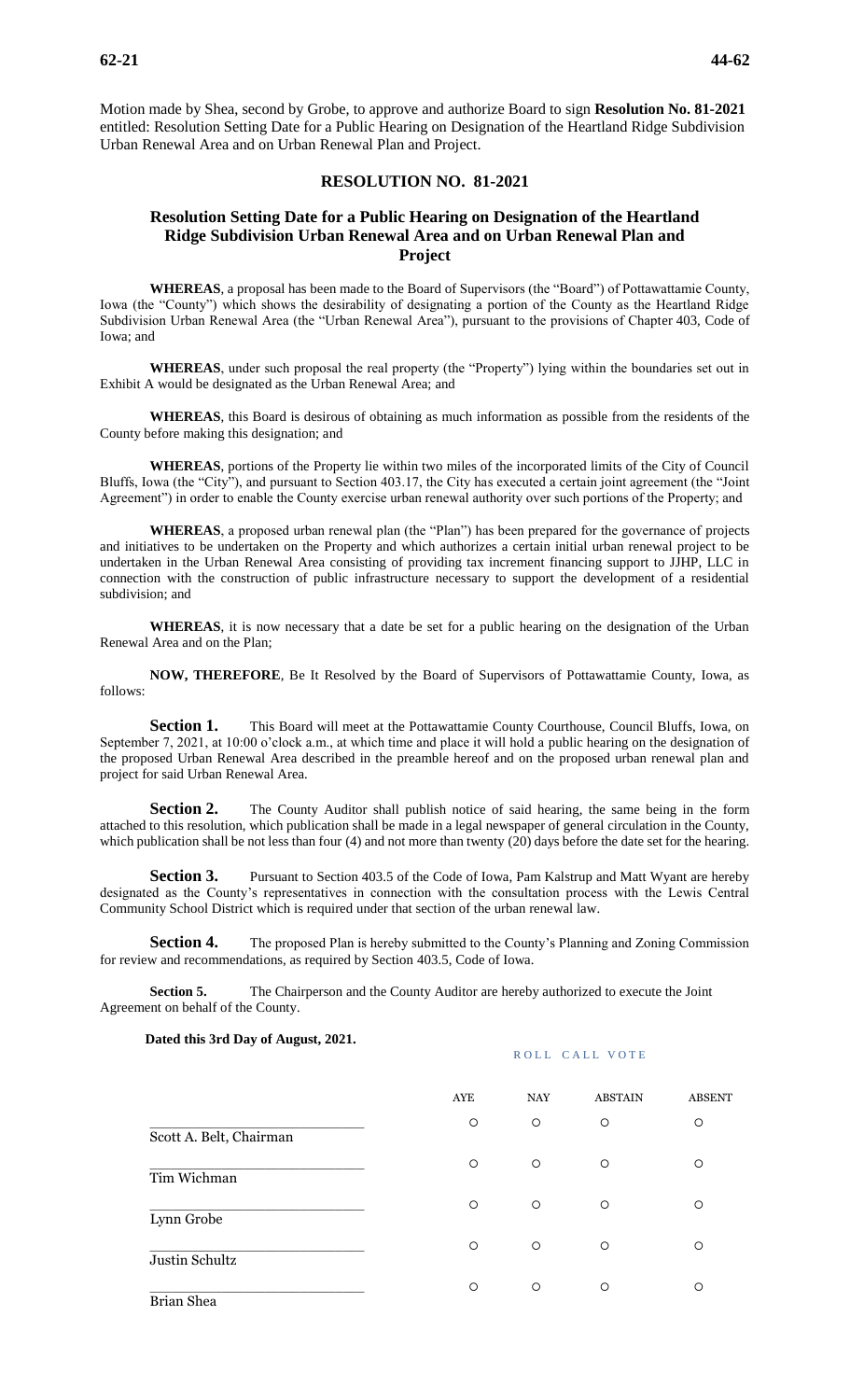ATTEST: \_\_\_\_\_\_\_\_\_\_\_\_\_\_\_\_\_\_\_\_\_\_\_\_\_\_\_\_\_\_\_\_\_\_\_\_\_\_\_\_\_\_\_\_\_\_\_\_\_

Melvyn Houser, County Auditor

### Roll Call Vote: AYES: Belt, Wichman, Grobe, Shea. Motion Carried

Paula Hazlewood, Executive Director and Shalimar Mazetis, Manager of Rural Development for Advance Southwest Iowa Corporation appeared before the Board to provide an update. Discussion only. No action taken.

Motion made by Shea, second by Grobe, to fund a Broadband Consultant with ARPA Funding, not to exceed \$40,000. UNANIMOUS VOTE. Motion Carried.

# **3. DEPARTMENT HEAD / ELECTED OFFICIALS SESION**

The Board of Supervisor's met with the County's Elected Officials and Department Heads regarding COVID-19 procedures and policies. Discussion only. No action taken.

# **4. OTHER BUSINESS**

Motion made by Wichman, second by Shea, to approve and authorize Board to sign **Resolution No. 76- 2021** entitled: RESOLUTION APPOINTING UMB BANK, N.A. OF WEST DES MOINES, IOWA, TO SERVE AS PAYING AGENT, NOTE REGISTRAR, AND TRANSFER AGENT, APPROVING THE PAYING AGENT AND NOTE REGISTRAR AND TRANSFER AGENT AGREEMENT AND AUTHORIZING THE EXECUTION OF THE AGREEMENT.

# **RESOLUTION NO. 76-2021**

### **RESOLUTION APPOINTING UMB BANK, N.A. OF WEST DES MOINES, IOWA, TO SERVE AS PAYING AGENT, NOTE REGISTRAR, AND TRANSFER AGENT, APPROVING THE PAYING AGENT AND NOTE REGISTRAR AND TRANSFER AGENT AGREEMENT AND AUTHORIZING THE EXECUTION OF THE AGREEMENT**

**WHEREAS**, \$1,905,000 General Obligation Capital Loan Notes, Series 2021A, dated August 18, 2021, have been sold and action should now be taken to provide for the maintenance of records, registration of certificates and payment of principal and interest in connection with the issuance of the Notes; and

**WHEREAS**, this Board has deemed that the services offered by UMB Bank, N.A. of West Des Moines, Iowa, are necessary for compliance with rules, regulations, and requirements governing the registration, transfer and payment of registered notes; and

**WHEREAS**, a Paying Agent, Note Registrar and Transfer Agent Agreement (hereafter "Agreement") has been prepared to be entered into between the County and UMB Bank, N.A.

### **NOW, THEREFORE, BE IT RESOLVED BY THE BOARD OF SUPERVISORS OF POTTAWATTAMIE COUNTY, STATE OF IOWA:**

- 1. That UMB Bank, N.A. of West Des Moines, Iowa, is hereby appointed to serve as Paying Agent, Note Registrar and Transfer Agent in connection with the issuance of \$1,905,000 General Obligation Capital Loan Notes, Series 2021A, dated August 18, 2021.
- 2. That the Agreement with UMB Bank, N.A. of West Des Moines, Iowa, is hereby approved and that the Chairperson and Auditor are authorized to sign the Agreement on behalf of the County.

### **Dated this 3rd Day of August, 2021.**

|                         | ROLL CALL VOTE |            |                |               |
|-------------------------|----------------|------------|----------------|---------------|
|                         | AYE            | <b>NAY</b> | <b>ABSTAIN</b> | <b>ABSENT</b> |
| Scott A. Belt, Chairman | $\circ$        | $\circ$    | $\circ$        | $\circ$       |
| Tim Wichman             | $\circ$        | $\circ$    | $\circ$        | $\circ$       |
| Lynn Grobe              | $\circ$        | $\circ$    | $\circ$        | $\circ$       |
| Justin Schultz          | $\circ$        | $\circ$    | $\circ$        | $\circ$       |
| Brian Shea              | $\circ$        | $\circ$    | $\circ$        | $\Omega$      |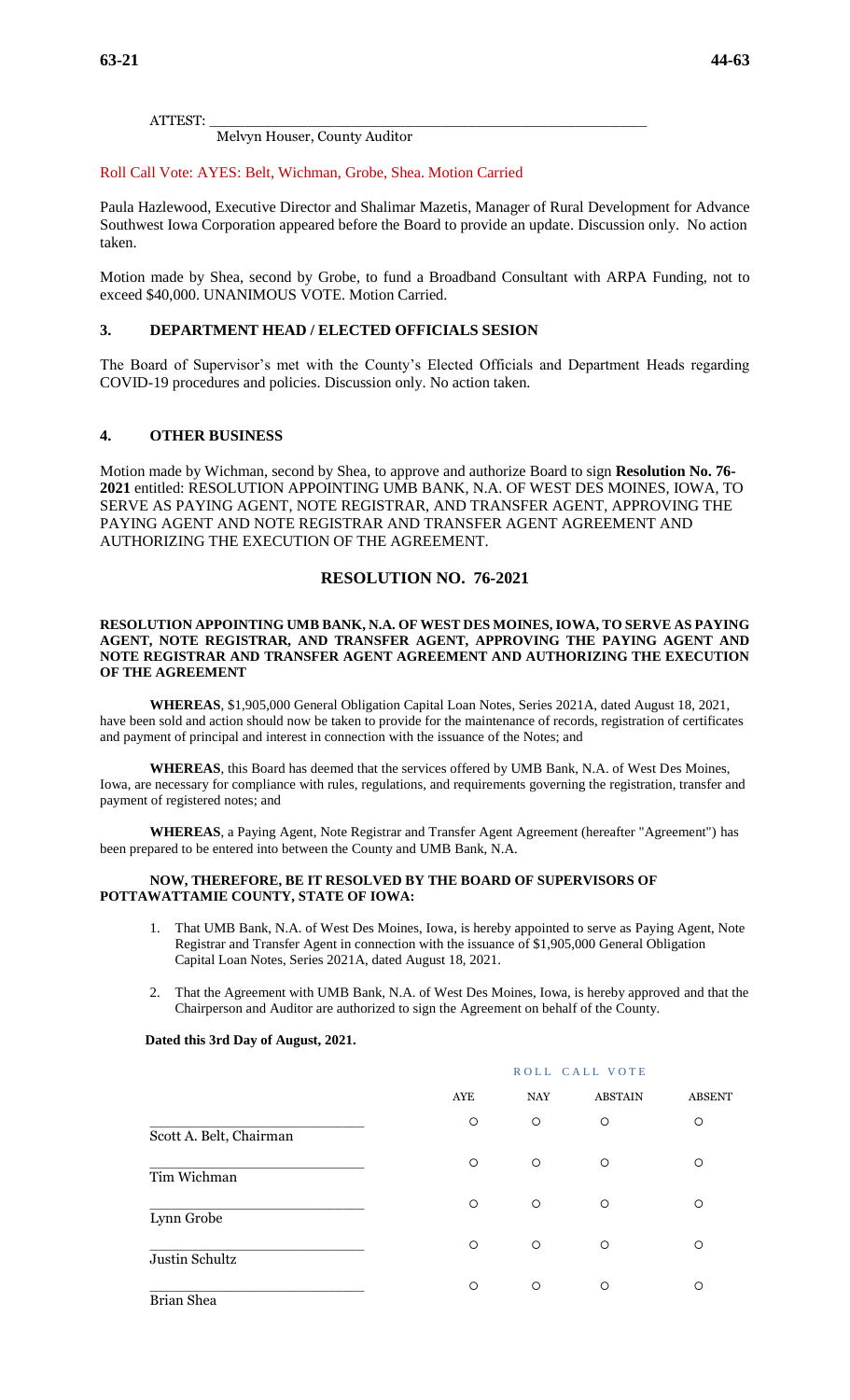ATTEST: \_\_\_\_\_\_\_\_\_\_\_\_\_\_\_\_\_\_\_\_\_\_\_\_\_\_\_\_\_\_\_\_\_\_\_\_\_\_\_\_\_\_\_\_\_\_\_\_\_

Melvyn Houser, County Auditor

Roll Call Vote: AYES: Belt, Wichman, Grobe, Shea. Motion Carried

Motion made by Shea, second by Wichman, to approve and authorize Board to sign **Resolution No. 77- 2021** entitled: RESOLUTION APPROVING AND AUTHORIZING A FORM OF LOAN AGREEMENT AND AUTHORIZING AND PROVIDING FOR THE ISSUANCE OF \$1,905,000 GENERAL OBLIGATION CAPITAL LOAN NOTES, SERIES 2021A, AND LEVYING A TAX TO PAY SAID NOTES; APPROVAL OF THE TAX EXEMPTION CERTIFICATE AND CONTINUING DISCLOSURE CERTIFICATE.

# **RESOLUTION NO. 77-2021**

### **RESOLUTION APPROVING AND AUTHORIZING A FORM OF LOAN AGREEMENT AND AUTHORIZING AND PROVIDING FOR THE ISSUANCE OF \$1,905,000 GENERAL OBLIGATION CAPITAL LOAN NOTES, SERIES 2021A, AND LEVYING A TAX TO PAY SAID NOTES; APPROVAL OF THE TAX EXEMPTION CERTIFICATE AND CONTINUING DISCLOSURE CERTIFICATE**

**WHEREAS**, the Issuer is a political subdivision, organized and exists under and by virtue of the laws and Constitution of the State of Iowa; and

**WHEREAS**, the County is in need of funds to pay costs of acquisition and development of land for a public park or other recreation or conservation purpose, including upgrading electrical and installing full, modern RV hook-ups at Arrowhead Park, general county purpose(s), and it is deemed necessary and advisable that General Obligation Capital Loan Notes, to the amount of not to exceed \$300,000 be authorized for said purpose(s); and

**WHEREAS**, the Issuer has a population in excess of 50,000, and the Notes for these purposes do not exceed \$300,000; and

**WHEREAS**, pursuant to notice published as required by Sections 331.402 and 331.442 of the Code of Iowa, the Board of the County has held public meeting and hearing upon the proposal to institute proceedings for the issuance of Notes for general county purpose(s) in the amounts as above set forth, and, no petition for referendum having been received, the Board is therefore now authorized to proceed with the issuance of said Notes for such purpose(s); and

**WHEREAS**, the County is in need of funds to pay costs of acquisition and development of land for a public park or other recreation or conservation purpose, including RV Park Road and landscaping upgrades at Arrowhead Park, general county purpose(s), and it is deemed necessary and advisable that General Obligation Capital Loan Notes, to the amount of not to exceed \$225,000 be authorized for said purpose(s); and

**WHEREAS**, the Issuer has a population in excess of 50,000, and the Notes for these purposes do not exceed \$300,000; and

**WHEREAS**, pursuant to notice published as required by Sections 331.402 and 331.442 of the Code of Iowa, the Board of the County has held public meeting and hearing upon the proposal to institute proceedings for the issuance of Notes for general county purpose(s) in the amounts as above set forth, and, no petition for referendum having been received, the Board is therefore now authorized to proceed with the issuance of said Notes for such purpose(s); and

**WHEREAS**, the County is in need of funds to pay costs of acquisition and development of land for a public park or other recreation or conservation purpose, including campground improvements at Botna Bend Park, general county purpose(s), and it is deemed necessary and advisable that General Obligation Capital Loan Notes, to the amount of not to exceed \$300,000 be authorized for said purpose(s); and

**WHEREAS**, the Issuer has a population in excess of 50,000, and the Notes for these purposes do not exceed \$300,000; and

**WHEREAS**, pursuant to notice published as required by Sections 331.402 and 331.442 of the Code of Iowa, the Board of the County has held public meeting and hearing upon the proposal to institute proceedings for the issuance of Notes for general county purpose(s) in the amounts as above set forth, and, no petition for referendum having been received, the Board is therefore now authorized to proceed with the issuance of said Notes for such purpose(s); and

**WHEREAS**, the County is in need of funds to pay costs of acquisition and development of land for a public park or other recreation or conservation purpose, including boat ramp improvements at Botna Bend Park, general county purpose(s), and it is deemed necessary and advisable that General Obligation Capital Loan Notes, to the amount of not to exceed \$150,000 be authorized for said purpose(s); and

**WHEREAS**, the Issuer has a population in excess of 50,000, and the Notes for these purposes do not exceed \$300,000; and

**WHEREAS**, pursuant to notice published as required by Sections 331.402 and 331.442 of the Code of Iowa, the Board of the County has held public meeting and hearing upon the proposal to institute proceedings for the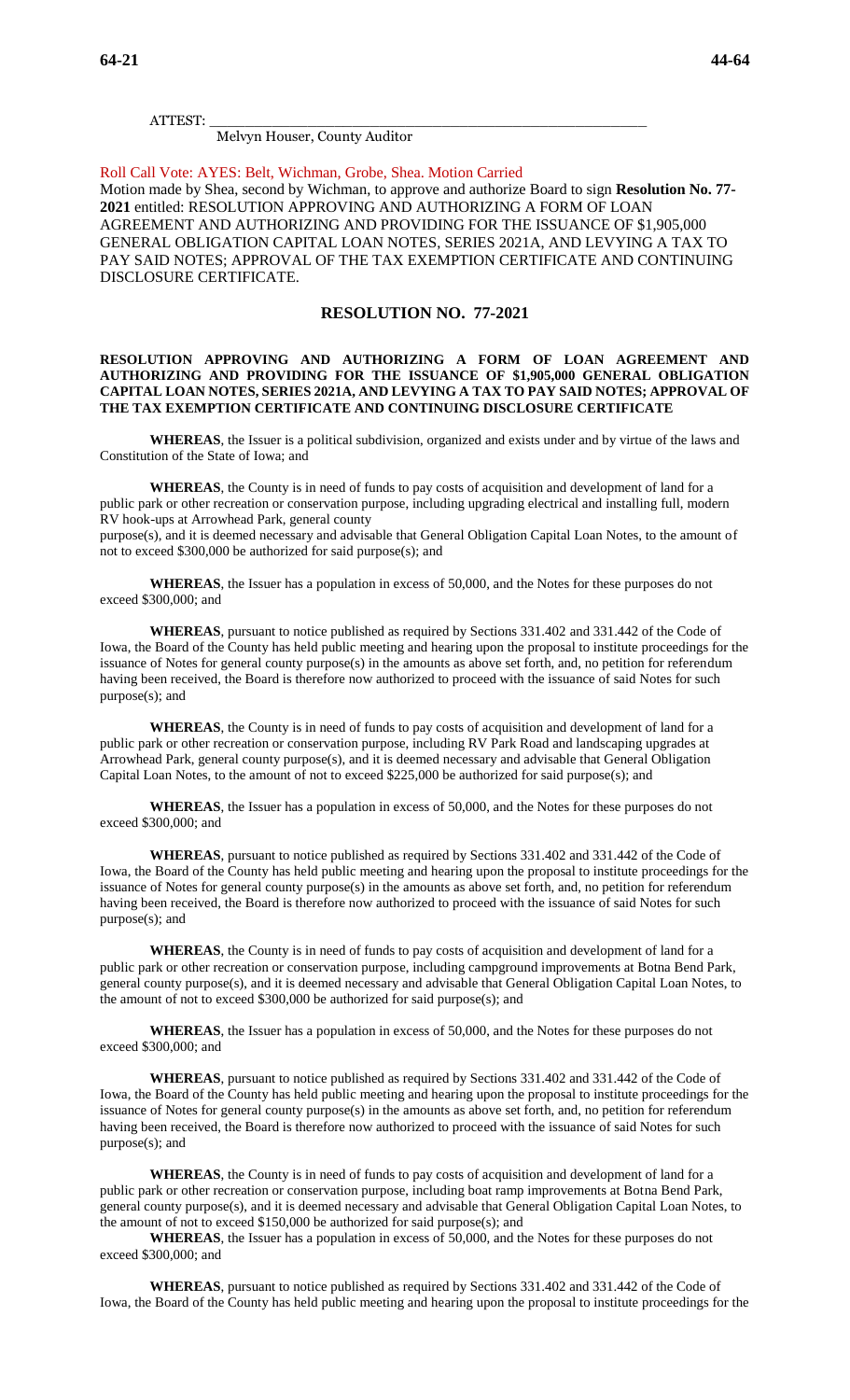issuance of Notes for general county purpose(s) in the amounts as above set forth, and, no petition for referendum having been received, the Board is therefore now authorized to proceed with the issuance of said Notes for such purpose(s); and

**WHEREAS**, the County is in need of funds to pay costs of acquisition and development of land for a public park or other recreation or conservation purpose, including lodge and cabin updates and campground hookups at Hitchcock Park, general county purpose(s), and it is deemed necessary and advisable that General Obligation Capital Loan Notes, to the amount of not to exceed \$200,000 be authorized for said purpose(s); and

**WHEREAS**, the Issuer has a population in excess of 50,000, and the Notes for these purposes do not exceed \$300,000; and

**WHEREAS**, pursuant to notice published as required by Sections 331.402 and 331.442 of the Code of Iowa, the Board of the County has held public meeting and hearing upon the proposal to institute proceedings for the issuance of Notes for general county purpose(s) in the amounts as above set forth, and, no petition for referendum having been received, the Board is therefore now authorized to proceed with the issuance of said Notes for such purpose(s); and

**WHEREAS**, the County is in need of funds to pay costs of acquisition and equipping of sheriff vehicles which are necessary for the operation of the county or the health and welfare of its citizens, general county purpose(s), and it is deemed necessary and advisable that General Obligation Capital Loan Notes, to the amount of not to exceed \$300,000 be authorized for said purpose(s); and

**WHEREAS**, the Issuer has a population in excess of 50,000, and the Notes for these purposes do not exceed \$300,000; and

**WHEREAS**, pursuant to notice published as required by Sections 331.402 and 331.442 of the Code of Iowa, the Board of the County has held public meeting and hearing upon the proposal to institute proceedings for the issuance of Notes for general county purpose(s) in the amounts as above set forth, and, no petition for referendum having been received, the Board is therefore now authorized to proceed with the issuance of said Notes for such purpose(s); and

**WHEREAS**, the County is in need of funds to pay costs of acquisition and equipping of a vehicle for Planning and Zoning which is necessary for the operation of the county or the health and welfare of its citizens, general county purpose(s), and it is deemed necessary and advisable that General Obligation Capital Loan Notes, to the amount of not to exceed \$25,000 be authorized for said purpose(s); and

**WHEREAS**, the Issuer has a population in excess of 50,000, and the Notes for these purposes do not exceed \$300,000; and

**WHEREAS**, pursuant to notice published as required by Sections 331.402 and 331.442 of the Code of Iowa, the Board of the County has held public meeting and hearing upon the proposal to institute proceedings for the issuance of Notes for general county purpose(s) in the amounts as above set forth, and, no petition for referendum having been received, the Board is therefore now authorized to proceed with the issuance of said Notes for such purpose(s); and

**WHEREAS**, the County is in need of funds to pay costs of acquisition and equipping of a road grader for secondary roads which is necessary for the operation of the county or the health and welfare of its citizens; and, general county purpose(s), and it is deemed necessary and advisable that General Obligation Capital Loan Notes, to the amount of not to exceed \$300,000 be authorized for said purpose(s); and

**WHEREAS**, the Issuer has a population in excess of 50,000, and the Notes for these purposes do not exceed \$300,000; and

**WHEREAS**, pursuant to notice published as required by Sections 331.402 and 331.442 of the Code of Iowa, the Board of the County has held public meeting and hearing upon the proposal to institute proceedings for the issuance of Notes for general county purpose(s) in the amounts as above set forth, and, no petition for referendum having been received, the Board is therefore now authorized to proceed with the issuance of said Notes for such purpose(s); and

**WHEREAS**, the Issuer is in need of funds to pay costs of equipping public buildings including computer hardware and software upgrades, essential county purpose(s), and it is deemed necessary and advisable that General Obligation Capital Loan Notes, to the amount of not to exceed \$60,000 be authorized for said purpose(s); and

**WHEREAS**, pursuant to notice published as required by Sections 331.402 and 331.443 of the Code of Iowa, this Board has held a public meeting and hearing upon the proposal to institute proceedings for the issuance of the Notes, and the Board is therefore now authorized to proceed with the issuance of said Notes for such purpose(s); and

**WHEREAS**, pursuant to Section 331.445 of the Code of Iowa, it is hereby found and determined that the various general obligation capital loan Notes authorized as hereinabove described shall be combined for the purpose of issuance in a single issue of \$1,905,000 General Obligation Capital Loan Notes as hereinafter set forth; and

**WHEREAS**, the above mentioned Notes were heretofore sold and action should now be taken to issue said Notes conforming to the terms and conditions of the best bid received at the sale.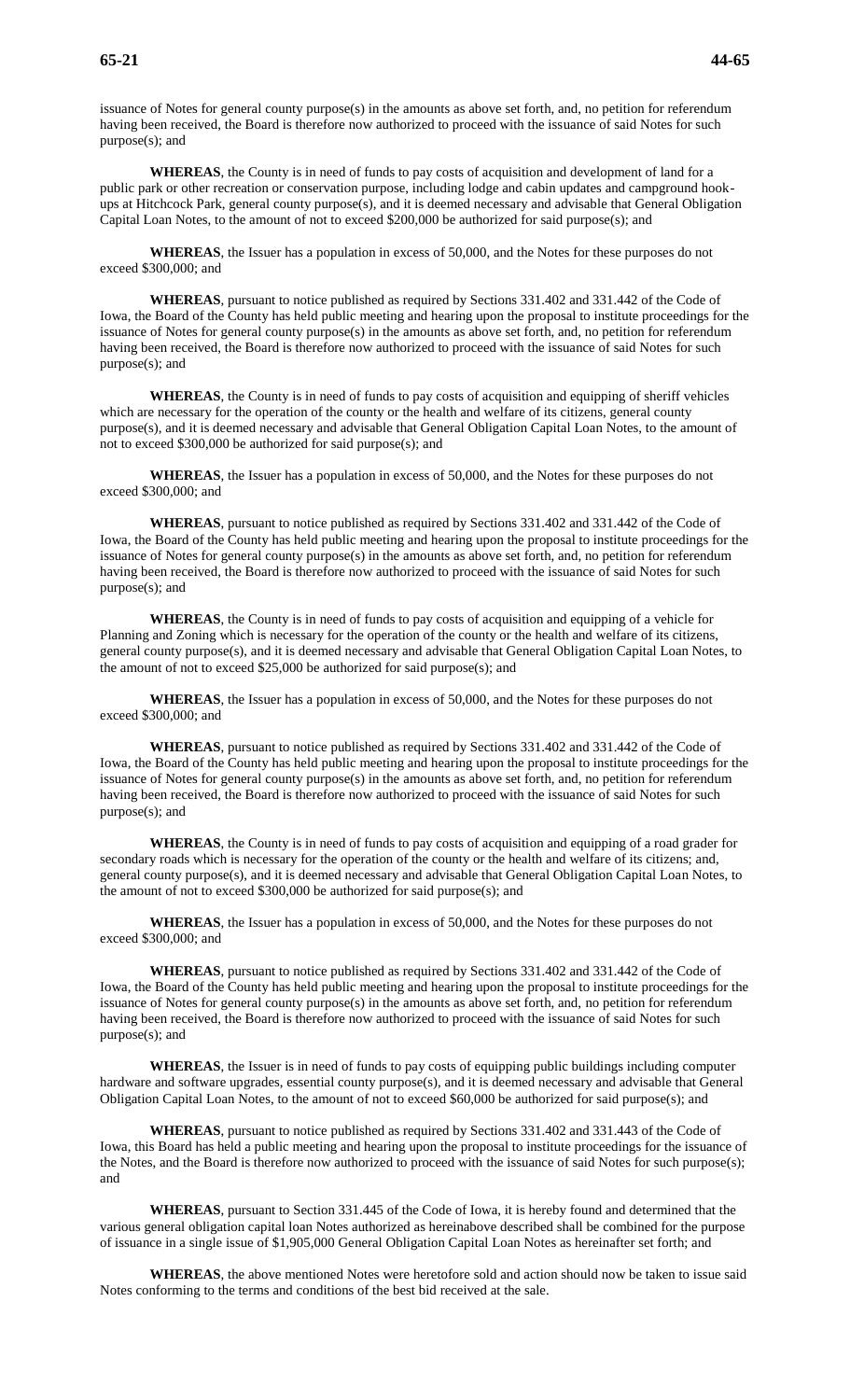### **NOW, THEREFORE, BE IT RESOLVED BY THE BOARD OF SUPERVISORS OF POTTAWATTAMIE COUNTY, STATE OF IOWA:**

Section 1. Definitions. The following terms shall have the following meanings in this Resolution unless the text expressly or by necessary implication requires otherwise:

- "Authorized Denominations" shall mean \$5,000 or any integral multiple thereof.
- "Beneficial Owner" shall mean, whenever used with respect to a Note, the person in whose name such Note is recorded as the beneficial owner of such Note by a Participant on the records of such Participant or such person's subrogee.
- "Blanket Issuer Letter of Representations" shall mean the Representation Letter from the Issuer to DTC, with respect to the Notes.
- "Cede & Co." shall mean Cede & Co., the nominee of DTC, and any successor nominee of DTC with respect to the Notes.
- "Continuing Disclosure Certificate" shall mean that certain Continuing Disclosure Certificate approved under the terms of this Resolution and to be executed by the Issuer and dated the date of issuance and delivery of the Notes, as originally executed and as it may be amended from time to time in accordance with the terms thereof.
- "Depository Notes " shall mean the Notes as issued in the form of one global certificate for each maturity, registered in the Registration Books maintained by the Registrar in the name of DTC or its nominee.
- "DTC" shall mean The Depository Trust Company, New York, New York, which will act as security depository for the Note pursuant to the Representation Letter.
- "Issuer" and "County" shall mean Pottawattamie County, State of Iowa.
- Loan Agreement" shall mean a Loan Agreement between the Issuer and a lender or lenders in substantially the form attached to and approved by this Resolution.
- "Note Fund" shall mean the fund created in Section 3 of this Resolution.
- "Notes" shall mean \$1,905,000 General Obligation Capital Loan Notes, Series 2021A, authorized to be issued by this Resolution.
- "Participants" shall mean those broker-dealers, banks and other financial institutions for which DTC holds Notes as securities depository.
- "Paying Agent" shall mean UMB Bank, N.A., or such successor as may be approved by Issuer as provided herein and who shall carry out the duties prescribed herein as Issuer's agent to provide for the payment of principal of and interest on the Notes as the same shall become due.
- "Project" shall mean the (a) acquisition and development of land for a public park or other recreation or conservation purpose, including upgrading electrical and installing full, modern RV hook-ups at Arrowhead Park; (b) acquisition and development of land for a public park or other recreation or conservation purpose, including RV Park Road and landscaping upgrades at Arrowhead Park; (c) acquisition and development of land for a public park or other recreation or conservation purpose, including campground improvements at Botna Bend Park; (d) acquisition and development of land for a public park or other recreation or conservation purpose, including boat ramp improvements at Botna Bend Park; (e) acquisition and development of land for a public park or other recreation or conservation purpose, including lodge and cabin updates and campground hook-ups at Hitchcock Park; (f) acquisition and equipping of sheriff vehicles which are necessary for the operation of the county or the health and welfare of its citizens;  $(g)$ acquisition and equipping of a vehicle for Planning and Zoning which is necessary for the operation of the county or the health and welfare of its citizens; (h) acquisition and equipping of a road grader for secondary roads which is necessary for the operation of the county or the health and welfare of its citizens; and (i) equipping public buildings including computer hardware and software upgrades.
- "Project Fund" shall mean the fund required to be established by this Resolution for the deposit of the proceeds of the Notes.
- "Rebate Fund" shall mean the fund so defined in and established pursuant to the Tax Exemption Certificate.
- "Registrar" shall mean UMB Bank, N.A. of West Des Moines, Iowa, or such successor as may be approved by Issuer as provided herein and who shall carry out the duties prescribed herein with respect to maintaining a register of the owners of the Notes. Unless otherwise specified, the Registrar shall also act as Transfer Agent for the Notes.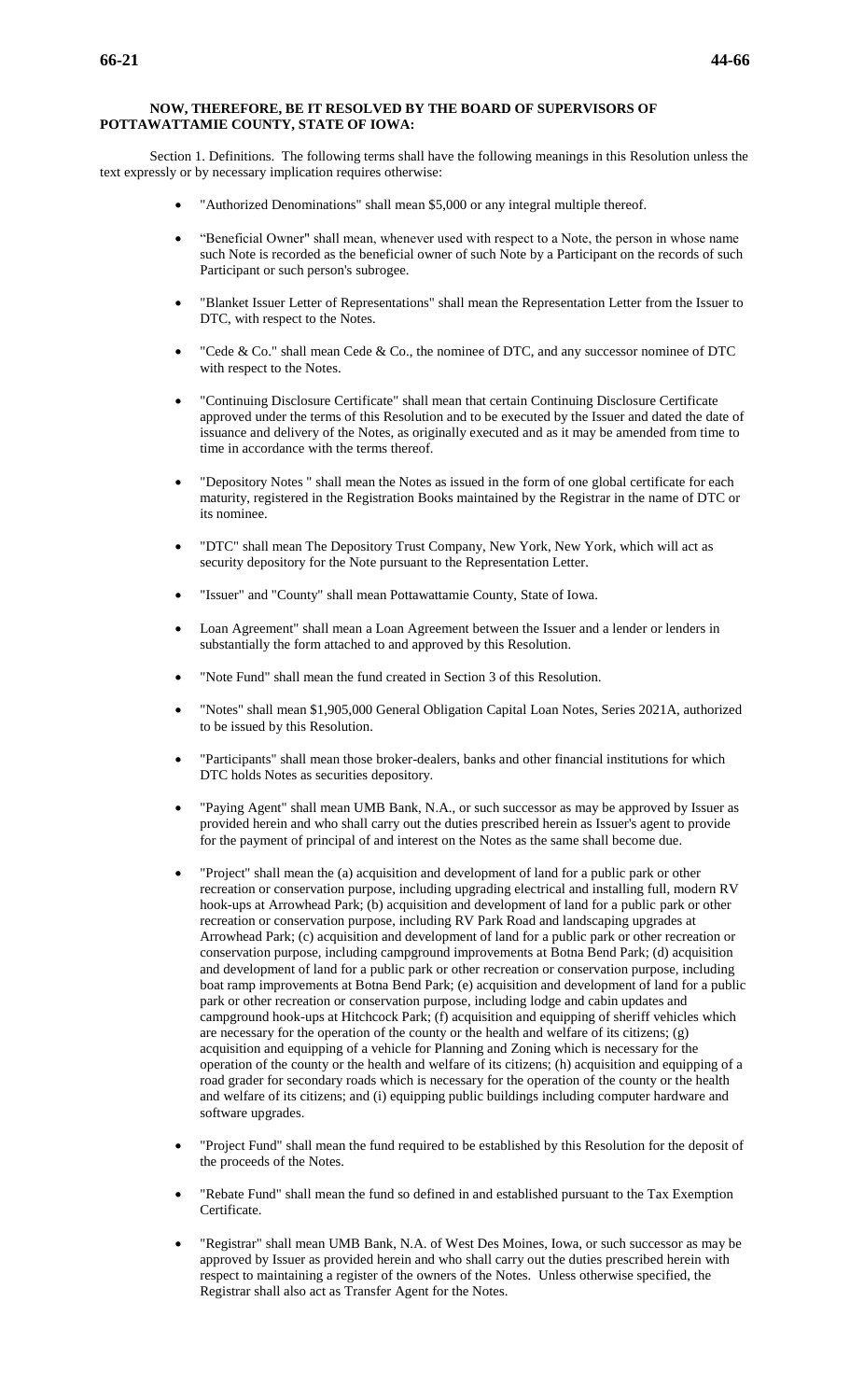- "Resolution" shall mean this resolution authorizing the Notes.
- "Tax Exemption Certificate" shall mean the Tax Exemption Certificate approved under the terms of this Resolution and to be executed by the Treasurer and delivered at the time of issuance and delivery of the Notes.
- "Treasurer" shall mean the County Treasurer or such other officer as shall succeed to the same duties and responsibilities with respect to the recording and payment of the Notes issued hereunder.

Section 2. Levy and Certification of Annual Tax; Other Funds to be Used.

Levy of Annual Tax. That for the purpose of providing funds to pay the principal and interest of the Notes hereinafter authorized to be issued, there is hereby levied for each future year the following direct annual tax on all of the taxable property in Pottawattamie County, State of Iowa, to-wit:

|               | FISCAL YEAR (JULY 1 TO JUNE 30 |
|---------------|--------------------------------|
| <b>AMOUNT</b> | YEAR OF COLLECTION)            |
|               |                                |
| $$254,951*$   | 2021/2022                      |
| \$258,600     | 2022/2023                      |
| \$259,100     | 2023/2024                      |
| \$259,500     | 2024/2025                      |
| \$259,800     | 2025/2026                      |
| \$260,000     | 2026/2027                      |
| \$260,100     | 2027/2028                      |
| \$260,100     | 2028/2029                      |

\*Payable from available cash on hand

(NOTE: For example the levy to be made and certified against the taxable valuations of January 1, 2021 will be collected during the fiscal year commencing July 1, 2022.)

b) Resolution to be Filed With County Auditor. A certified copy of this Resolution shall be filed with the Auditor of Pottawattamie County, Iowa and the Auditor is hereby instructed in and for each of the years as provided, to levy and assess the tax hereby authorized in Section 2 of this Resolution, in like manner as other taxes are levied and assessed, and such taxes so levied in and for each of the years aforesaid be collected in like manner as other taxes of the County are collected, and when collected be used for the purpose of paying principal and interest on said Notes issued in anticipation of the tax, and for no other purpose whatsoever.

Additional County Funds Available. Principal and interest coming due at any time when the proceeds of said tax on hand shall be insufficient to pay the same shall be promptly paid when due from current funds of the County available for that purpose and reimbursement shall be made from such special fund in the amounts thus advanced.

Section 3. Note Fund. Said tax shall be assessed and collected each year at the same time and in the same manner as, and in addition to, all other taxes in and for the County, and when collected they shall be converted into a special fund within the Debt Service Fund to be known as the "2021A GENERAL OBLIGATION CAPITAL LOAN NOTE FUND NO. 1" (the "Note Fund"), which is hereby pledged for and shall be used only for the payment of the principal of and interest on the Notes hereinafter authorized to be issued; and also there shall be apportioned to said fund its proportion of taxes received by the County from property that is centrally assessed by the State of Iowa.

Section 4. Application of Note Proceeds. Proceeds of the Notes, other than accrued interest except as may be provided below, shall be credited to the Project Fund and expended therefrom for the purposes of issuance. Any amounts on hand in the Project Fund shall be available for the payment of the principal of or interest on the Notes at any time that other funds shall be insufficient to the purpose, in which event such funds shall be repaid to the Project Fund at the earliest opportunity. Any balance on hand in the Project Fund and not immediately required for its purposes may be invested not inconsistent with limitations provided by law or this Resolution.

Section 5. Investment of Note Fund Proceeds. All moneys held in the Note Fund, provided for by Section 3 of this Resolution shall be invested in investments permitted by Chapter 12B, Code of Iowa, as amended, or deposited in financial institutions which are members of the Federal Deposit Insurance Corporation and the deposits in which are insured thereby and all such deposits exceeding the maximum amount insured from time to time by FDIC or its equivalent successor in any one financial institution shall be continuously secured in compliance with Chapter 12C of the Code of Iowa, as amended, or otherwise by a valid pledge of direct obligations of the United States Government having an equivalent market value. All such interim investments shall mature before the date on which the moneys are required for payment of principal of or interest on the Notes as herein provided.

Section 6. Note Details, Execution and Redemption.

a) Note Details. General Obligation Capital Loan Notes of the County in the amount of \$1,905,000, shall be issued to evidence the obligations of the Issuer under the Loan Agreement pursuant to the provisions of Sections 331.402, 331.442, 331.443 and 331.445 of the Code of Iowa for the aforesaid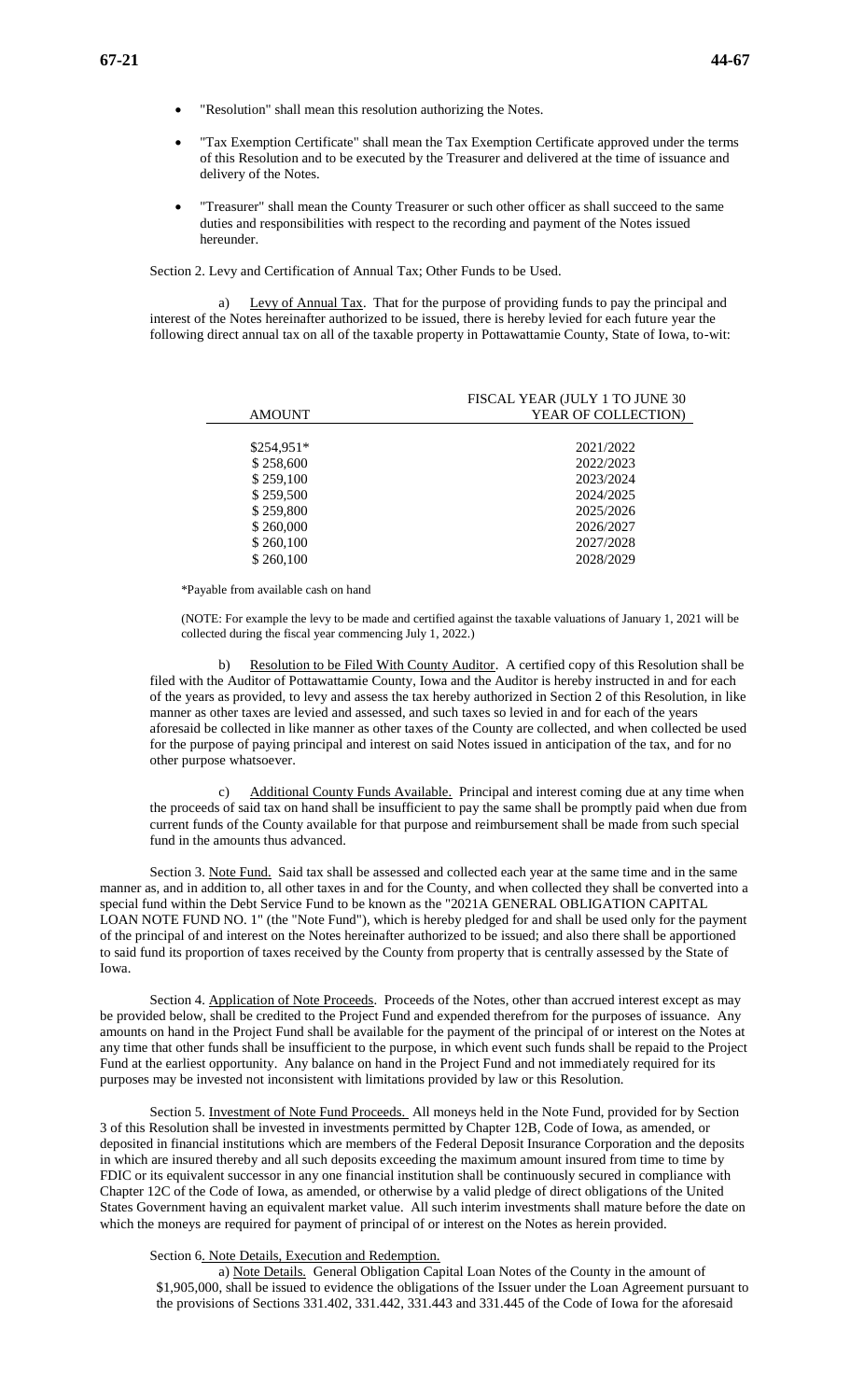purposes. The Notes shall be issued in one or more series and shall be secured equally and ratably from the sources provided in Section 3 of this Resolution. The Notes shall be designated "GENERAL OBLIGATION CAPITAL LOAN NOTE, SERIES 2021A", be dated August 18, 2021, and bear interest from the date thereof, until payment thereof, at the office of the Paying Agent, said interest payable on December 1, 2021, and semiannually thereafter on the 1st day of June and December in each year until maturity at the rates hereinafter provided.

The Notes shall be executed by the manual or facsimile signature of the Chairperson and attested by the manual or facsimile signature of the Auditor, and impressed or printed with the seal of the County and shall be fully registered as to both principal and interest as provided in this Resolution; principal, interest and premium, if any, shall be payable at the office of the Paying Agent by mailing of a check to the registered owner of the Note. The Notes shall be in the denomination of \$5,000 or multiples thereof. The Notes shall mature and bear interest as follows:

| Principal<br>Amount | Interest<br>Rate | Maturity<br>June 1st |
|---------------------|------------------|----------------------|
|                     |                  |                      |
| \$225,000           | 2.000\%          | 2022                 |
| \$225,000           | 2.000\%          | 2023                 |
| \$230,000           | 2.000\%          | 2024                 |
| \$235,000           | 2.000\%          | 2025                 |
| \$240,000           | 2.000\%          | 2026                 |
| \$245,000           | 2.000%           | 2027                 |
| \$250,000           | 2.000\%          | 2028                 |
| \$255,000           | 2.000\%          | 2029                 |

#### b) Redemption.

i. Optional Redemption. Notes maturing after June 1, 2027, may be called for optional redemption by the Issuer on that date or any date thereafter, from any funds regardless of source, in whole or from time to time in part, in any order of maturity and within an annual maturity by lot. The terms of redemption shall be par, plus accrued interest to date of call.

Thirty days' written notice of redemption shall be given to the registered owner of the Note. Failure to give written notice to any registered owner of the Notes or any defect therein shall not affect the validity of any proceedings for the redemption of the Notes. All Notes or portions thereof called for redemption will cease to bear interest after the specified redemption date, provided funds for their redemption are on deposit at the place of payment. Written notice will be deemed completed upon transmission to the owner of record.

If selection by lot within a maturity is required, the Registrar shall designate the Notes to be redeemed by random selection of the names of the registered owners of the entire annual maturity until the total amount of Notes to be called has been reached.

If less than all of a maturity is called for redemption, the Issuer will notify DTC of the particular amount of such maturity to be redeemed prior to maturity. DTC will determine by lot the amount of each Participant's interest in such maturity to be redeemed and each Participant will then select by lot the beneficial ownership interests in such maturity to be redeemed. All prepayments shall be at a price of par plus accrued interest.

#### Section 7. Issuance of Notes in Book-Entry Form; Replacement Notes.

a) Notwithstanding the other provisions of this Resolution regarding registration, ownership, transfer, payment and exchange of the Notes, unless the Issuer determines to permit the exchange of Depository Notes for Notes in Authorized Denominations, the Notes shall be issued as Depository Notes in denominations of the entire principal amount of each maturity of Notes (or, if a portion of said principal amount is prepaid, said principal amount less the prepaid amount). The Notes must be registered in the name of Cede & Co., as nominee for DTC. Payment of semiannual interest for any Notes registered in the name of Cede & Co. will be made by wire transfer or New York Clearing House or equivalent next day funds to the account of Cede & Co. on the interest payment date for the Notes at the address indicated or in the Representation Letter.

b) The Notes will be initially issued in the form of separate single authenticated fully registered bonds in the amount of each stated maturity of the Notes. Upon initial issuance, the ownership of the Notes will be registered in the registry books of the UMB Bank, N.A. kept by the Paying Agent and Registrar in the name of Cede & Co., as nominee of DTC. The Paying Agent and Registrar and the Issuer may treat DTC (or its nominee) as the sole and exclusive owner of the Notes registered in its name for the purposes of payment of the principal or redemption price of or interest on the Notes, selecting the Notes or portions to be redeemed, giving any notice permitted or required to be given to registered owners of Notes under the Resolution of the Issuer, registering the transfer of Notes, obtaining any consent or other action to be taken by registered owners of the Notes and for other purposes. The Paying Agent, Registrar and the Issuer have no responsibility or obligation to any Participant or Beneficial Owner of the Notes under or through DTC with respect to the accuracy of records maintained by DTC or any Participant; with respect to the payment by DTC or Participant of an amount of principal or redemption price of or interest on the Notes; with respect to any notice given to owners of Notes under the Resolution; with respect to the Participant(s) selected to receive payment in the event of a partial redemption of the Notes, or a consent given or other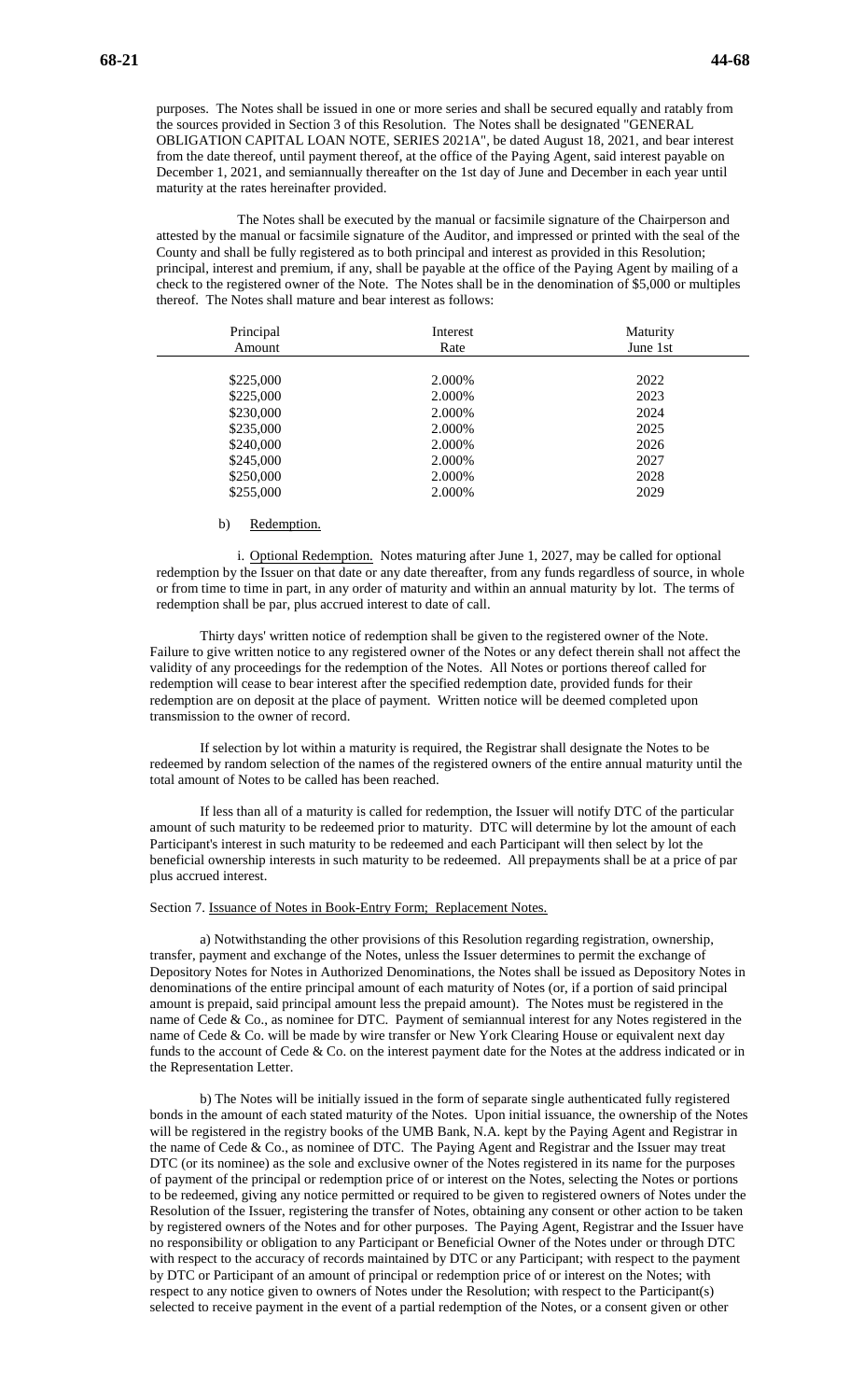action taken by DTC as registered owner of the Notes. The Paying Agent and Registrar shall pay all principal of and premium, if any, and interest on the Notes only to Cede & Co. in accordance with the Representation Letter, and all payments are valid and effective to fully satisfy and discharge the Issuer's obligations with respect to the principal of and premium, if any, and interest on the Notes to the extent of the sum paid. DTC must receive an authenticated Bond for each separate stated maturity evidencing the obligation of the Issuer to make payments of principal of and premium, if any, and interest. Upon delivery by DTC to the Paying Agent and Registrar of written notice that DTC has determined to substitute a new nominee in place of Cede & Co., the Notes will be transferable to the new nominee in accordance with this Section.

c) In the event the Issuer determines that it is in the best interest of the Beneficial Owners that they be able to obtain Notes certificates, the Issuer may notify DTC and the Paying Agent and Registrar, whereupon DTC will notify the Participants, of the availability through DTC of Notes certificates. The Notes will be transferable in accordance with this Section. DTC may determine to discontinue providing its services with respect to the Notes at any time by giving notice to the Issuer and the Paying Agent and Registrar and discharging its responsibilities under applicable law. In this event, the Notes will be transferable in accordance with this Section.

d) Notwithstanding any other provision of the Resolution to the contrary, so long as any Note is registered in the name of Cede & Co., as nominee of DTC, all payments with respect to the principal of and premium, if any, and interest on the Note and all notices must be made and given, respectively to DTC as provided in the Representation letter.

e) In connection with any notice or other communication to be provided to Noteholders by the Issuer or the Paying Agent and Registrar with respect to a consent or other action to be taken by Noteholders, the Issuer or the Paying Agent and Registrar, as the case may be, shall establish a record date for the consent or other action and give DTC notice of the record date not less than 15 calendar days in advance of the record date to the extent possible. Notice to DTC must be given only when DTC is the sole Noteholder.

f) The Representation Letter is on file with DTC and sets forth certain matters with respect to, among other things, notices, consents and approvals by Noteholders and payments on the Notes. The execution and delivery of the Representation Letter to DTC by the Issuer is ratified and confirmed.

g) In the event that a transfer or exchange of the Notes is permitted under this Section, the transfer or exchange may be accomplished upon receipt by the Registrar from the registered owners of the Notes to be transferred or exchanged and appropriate instruments of transfer. In the event Note certificates are issued to holders other than Cede & Co., its successor as nominee for DTC as holder of all the Notes, or other securities depository as holder of all the Notes, the provisions of the Resolution apply to, among other things, the printing of certificates and the method or payment of principal of and interest on the certificates. Any substitute depository shall be designated in writing by the Issuer to the Paying Agent. Any such substitute depository shall be a qualified and registered "clearing agency" as provided in Section 17A of the Securities Exchange Act of 1934, as amended. The substitute depository shall provide for (i) immobilization of the Depository Notes, (ii) registration and transfer of interests in Depository Notes by book entries made on records of the depository or its nominee and (iii) payment of principal of, premium, if any, and interest on the Notes in accordance with and as such interests may appear with respect to such book entries.

h) The officers of the Issuer are authorized and directed to prepare and furnish to the purchaser, and to the attorneys approving the legality of Notes, certified copies of proceedings, ordinances, resolutions and records and all certificates and affidavits and other instruments as may be required to evidence the legality and marketability of the Notes, and all certified copies, certificates, affidavits and other instruments constitute representations of the Issuer as to the correctness of all stated or recited facts.

#### Section 8. Registration of Notes; Appointment of Registrar; Transfer; Ownership; Delivery; and Cancellation.

a) Registration. The ownership of Notes may be transferred only by the making of an entry upon the books kept for the registration and transfer of ownership of the Notes, and in no other way. UMB Bank, N.A. is hereby appointed as Note Registrar under the terms of this Resolution and under the provisions of a separate agreement with the Issuer filed herewith which is made a part hereof by this reference. Registrar shall maintain the books of the Issuer for the registration of ownership of the Notes for the payment of principal of and interest on the Notes as provided in this Resolution. All Notes shall be negotiable as provided in Article 8 of the Uniform Commercial Code and Section 331.446 of the Code of Iowa, subject to the provisions for registration and transfer contained in the Notes and in this Resolution.

b) Transfer. The ownership of any Note may be transferred only upon the Registration Books kept for the registration and transfer of Notes and only upon surrender thereof at the office of the Registrar together with an assignment duly executed by the holder or his duly authorized attorney in fact in such form as shall be satisfactory to the Registrar, along with the address and social security number or federal employer identification number of such transferee (or, if registration is to be made in the name of multiple individuals, of all such transferees). In the event that the address of the registered owner of a Note (other than a registered owner which is the nominee of the broker or dealer in question) is that of a broker or dealer, there must be disclosed on the Registration Books the information pertaining to the registered owner required above. Upon the transfer of any such Note, a new fully registered Note, of any denomination or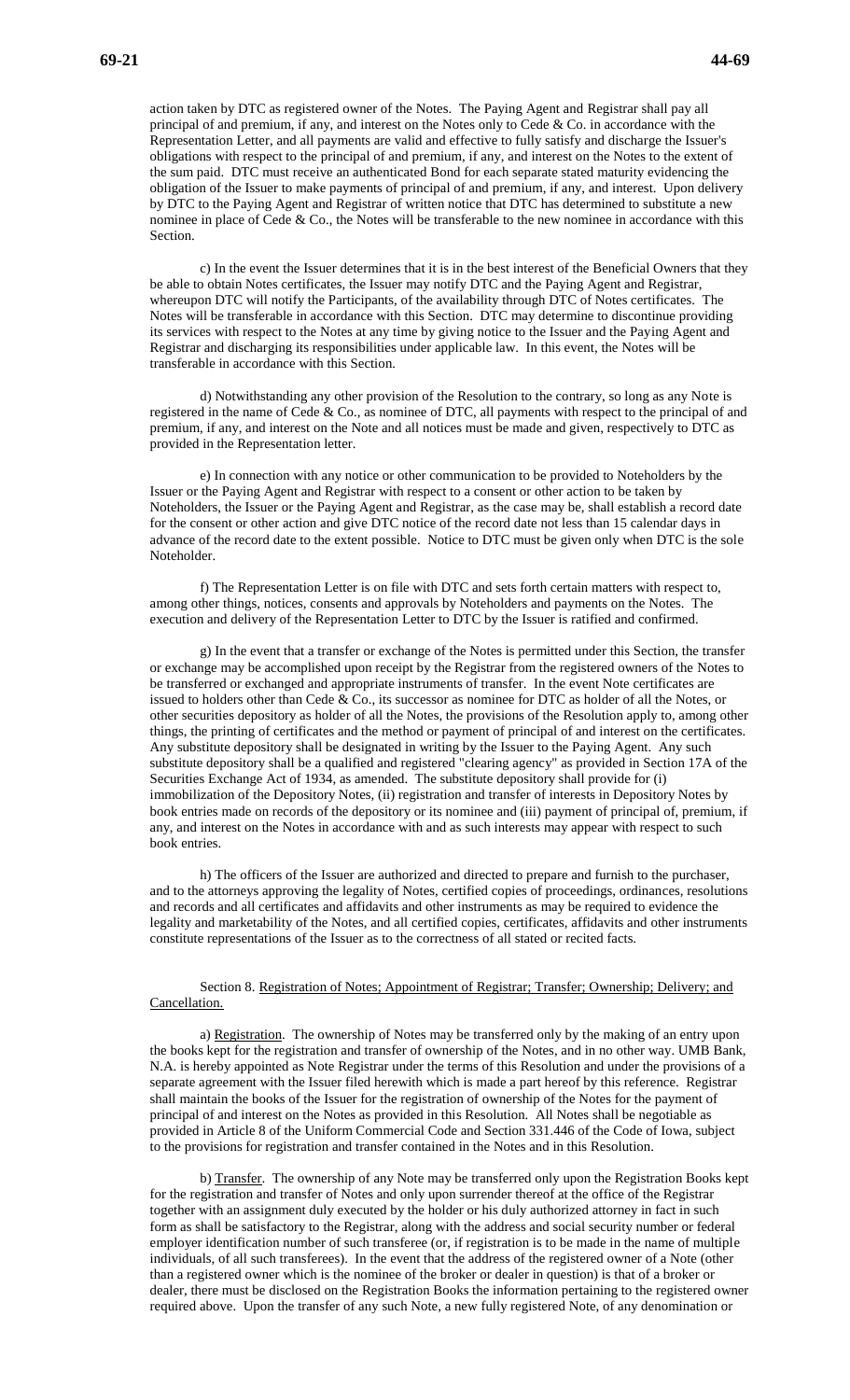denominations permitted by this Resolution in aggregate principal amount equal to the unmatured and unredeemed principal amount of such transferred fully registered Note, and bearing interest at the same rate and maturing on the same date or dates shall be delivered by the Registrar.

c) Registration of Transferred Notes. In all cases of the transfer of the Notes, the Registrar shall register, at the earliest practicable time, on the Registration Books, the Notes, in accordance with the provisions of this Resolution.

d) Ownership. As to any Note, the person in whose name the ownership of the same shall be registered on the Registration Books of the Registrar shall be deemed and regarded as the absolute owner thereof for all purposes, and payment of or on account of the principal of any such Notes and the premium, if any, and interest thereon shall be made only to or upon the order of the registered owner thereof or his legal representative. All such payments shall be valid and effectual to satisfy and discharge the liability upon such Note, including the interest thereon, to the extent of the sum or sums so paid.

e) Cancellation. All Notes which have been redeemed shall not be reissued but shall be cancelled by the Registrar. All Notes which are cancelled by the Registrar shall be destroyed and a certificate of the destruction thereof shall be furnished promptly to the Issuer; provided that if the Issuer shall so direct, the Registrar shall forward the cancelled Notes to the Issuer.

f) Non-Presentment of Notes. In the event any payment check, wire, or electronic transfer of funds representing payment of principal of or interest on the Notes is returned to the Paying Agent or if any note is not presented for payment of principal at the maturity or redemption date, if funds sufficient to pay such principal of or interest on Notes shall have been made available to the Paying Agent for the benefit of the owner thereof, all liability of the Issuer to the owner thereof for such interest or payment of such Notes shall forthwith cease, terminate and be completely discharged, and thereupon it shall be the duty of the Paying Agent to hold such funds, without liability for interest thereon, for the benefit of the owner of such Notes who shall thereafter be restricted exclusively to such funds for any claim of whatever nature on his part under this Resolution or on, or with respect to, such interest or Notes. The Paying Agent's obligation to hold such funds shall continue for a period equal to two years and six months following the date on which such interest or principal became due, whether at maturity, or at the date fixed for redemption thereof, or otherwise, at which time the Paying Agent shall surrender any remaining funds so held to the Issuer, whereupon any claim under this Resolution by the Owners of such interest or Notes of whatever nature shall be made upon the Issuer.

g) Registration and Transfer Fees. The Registrar may furnish to each owner, at the Issuer's expense, one note for each annual maturity. The Registrar shall furnish additional Notes in lesser denominations (but not less than the minimum denomination) to an owner who so requests.

Section 9. Reissuance of Mutilated, Destroyed, Stolen or Lost Notes. In case any outstanding Note shall become mutilated or be destroyed, stolen or lost, the Issuer shall at the request of Registrar authenticate and deliver a new Note of like tenor and amount as the Note so mutilated, destroyed, stolen or lost, in exchange and substitution for such mutilated Note to Registrar, upon surrender of such mutilated Note, or in lieu of and substitution for the Note destroyed, stolen or lost, upon filing with the Registrar evidence satisfactory to the Registrar and Issuer that such Note has been destroyed, stolen or lost and proof of ownership thereof, and upon furnishing the Registrar and Issuer with satisfactory indemnity and complying with such other reasonable regulations as the Issuer or its agent may prescribe and paying such expenses as the Issuer may incur in connection therewith.

Section 10. Record Date. Payments of principal and interest, otherwise than upon full redemption, made in respect of any Note, shall be made to the registered holder thereof or to their designated agent as the same appear on the books of the Registrar on the 15th day of the month preceding the payment date. All such payments shall fully discharge the obligations of the Issuer in respect of such Notes to the extent of the payments so made. Upon receipt of the final payment of principal, the holder of the Note shall surrender the Note to the Paying Agent.

Section 11. Execution, Authentication and Delivery of the Notes. Upon the adoption of this Resolution, the Chairperson and Auditor shall execute the Notes by their manual or authorized signature and deliver the Notes to the Registrar, who shall authenticate the Notes and deliver the same to or upon order of the Purchaser. No Note shall be valid or obligatory for any purpose or shall be entitled to any right or benefit hereunder unless the Registrar shall duly endorse and execute on such Note a Certificate of Authentication substantially in the form of the Certificate herein set forth. Such Certificate upon any Note executed on behalf of the Issuer shall be conclusive evidence that the Note so authenticated has been duly issued under this Resolution and that the holder thereof is entitled to the benefits of this Resolution.

No Notes shall be authenticated and delivered by the Registrar unless and until there shall have been provided the following:

- 1. A certified copy of the resolution of Issuer approving the execution of a Loan Agreement and a copy of the Loan Agreement;
- 2. A written order of Issuer signed by the Treasurer of the Issuer directing the authentication and delivery of the Notes to or upon the order of the Purchaser upon payment of the purchase price as set forth therein;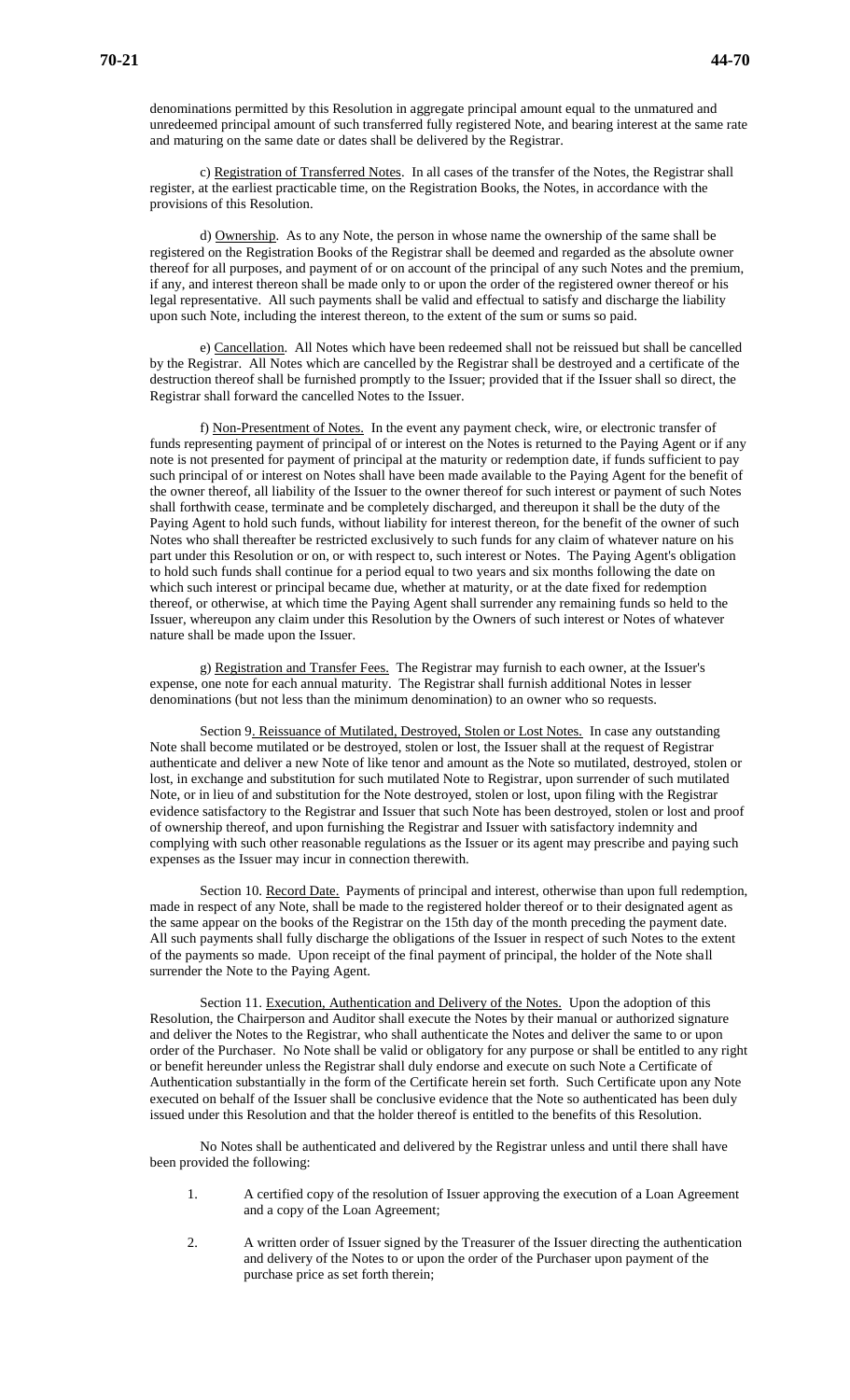3. The approving opinion of Ahlers & Cooney, P.C., Bond Counsel, concerning the validity and legality of all the Notes proposed to be issued.

Section 12. Right to Name Substitute Paying Agent or Registrar. Issuer reserves the right to name a substitute, successor Registrar or Paying Agent upon giving prompt written notice to each registered noteholder.

Section 13. Form of Note. Notes shall be printed substantially in the form as follows:

"STATE OF IOWA" "COUNTY OF POTTAWATTAMIE" "GENERAL OBLIGATION CAPITAL LOAN NOTE" "SERIES 2021A" COUNTY PURPOSE

| Rate: $\frac{1}{\sqrt{1-\frac{1}{2}} \cdot \frac{1}{2}}$ |  |
|----------------------------------------------------------|--|
| Maturity: ___________                                    |  |
| Note Date: August 18, 2021                               |  |
| CUSIP No.:                                               |  |
| "Registered"                                             |  |
| Certificate No.                                          |  |
| Principal Amount: \$                                     |  |

Pottawattamie County, State of Iowa, a political subdivision organized and existing under and by virtue of the Constitution and laws of the State of Iowa (the "Issuer"), for value received, promises to pay from the source and as hereinafter provided, on the maturity date indicated above, to

(Registration panel to be completed by Registrar or Printer with name of Registered Owner).

or registered assigns, the principal sum of (enter principal amount in long form) THOUSAND DOLLARS in lawful money of the United States of America, on the maturity date shown above, only upon presentation and surrender hereof at the office of UMB Bank, N.A., Paying Agent of this issue, or its successor, with interest on the sum from the date hereof until paid at the rate per annum specified above, payable on December 1, 2021, and semiannually thereafter on the 1st day of June and December in each year.

Interest and principal shall be paid to the registered holder of the Note as shown on the records of ownership maintained by the Registrar as of the 15th day of the month preceding such interest payment date. Interest shall be computed on the basis of a 360-day year of twelve 30-day months.

This Note is issued pursuant to the provisions of Sections 331.402, 331.442, 331.443 and 331.445 of the Code of Iowa, for the purpose of paying costs of (a) acquisition and development of land for a public park or other recreation or conservation purpose, including upgrading electrical and installing full, modern RV hook-ups at Arrowhead Park; (b) acquisition and development of land for a public park or other recreation or conservation purpose, including RV Park Road and landscaping upgrades at Arrowhead Park; (c) acquisition and development of land for a public park or other recreation or conservation purpose, including campground improvements at Botna Bend Park; (d) acquisition and development of land for a public park or other recreation or conservation purpose, including boat ramp improvements at Botna Bend Park; (e) acquisition and development of land for a public park or other recreation or conservation purpose, including lodge and cabin updates and campground hook-ups at Hitchcock Park; (f) acquisition and equipping of sheriff vehicles which are necessary for the operation of the county or the health and welfare of its citizens; (g) acquisition and equipping of a vehicle for Planning and Zoning which is necessary for the operation of the county or the health and welfare of its citizens; (h) acquisition and equipping of a road grader for secondary roads which is necessary for the operation of the county or the health and welfare of its citizens; and (i) equipping public buildings including computer hardware and software upgrades, and in order to evidence the obligations of the Issuer under a certain Loan Agreement dated the date hereof, in conformity to a Resolution of the Board of said County duly passed and approved. For a complete statement of the funds from which and the conditions under which this Note is payable, and the general covenants and provisions pursuant to which this Note is issued, reference is made to the above described Loan Agreement and Resolution.

Unless this certificate is presented by an authorized representative of The Depository Trust Company, a limited purpose trust company ("DTC"), to the Issuer or its agent for registration of transfer, exchange or payment, and any certificate issued is registered in the name of Cede  $\&$  Co. or such other name as requested by an authorized representative of DTC (and any payment is made to Cede & Co. or to such other Issuer as is requested by an authorized representative of DTC), ANY TRANSFER, PLEDGE OR OTHER USE HEREOF FOR VALUE OR OTHERWISE BY OR TO ANY PERSON IS WRONGFUL inasmuch as the registered owner hereof, Cede & Co., has an interest herein.

Notes maturing after June 1, 2027, may be called for optional redemption by the Issuer and paid before maturity on said date or any date thereafter, from any funds regardless of source, in whole or from time to time in part, in any order of maturity and within an annual maturity by lot. The terms of redemption shall be par, plus accrued interest to date of call.

Thirty days' written notice of redemption shall be given to the registered owner of the Note. Failure to give written notice to any registered owner of the Notes or any defect therein shall not affect the validity of any proceedings for the redemption of the Notes. All notes or portions thereof called for redemption will cease to bear interest after the specified redemption date, provided funds for their redemption are on deposit at the place of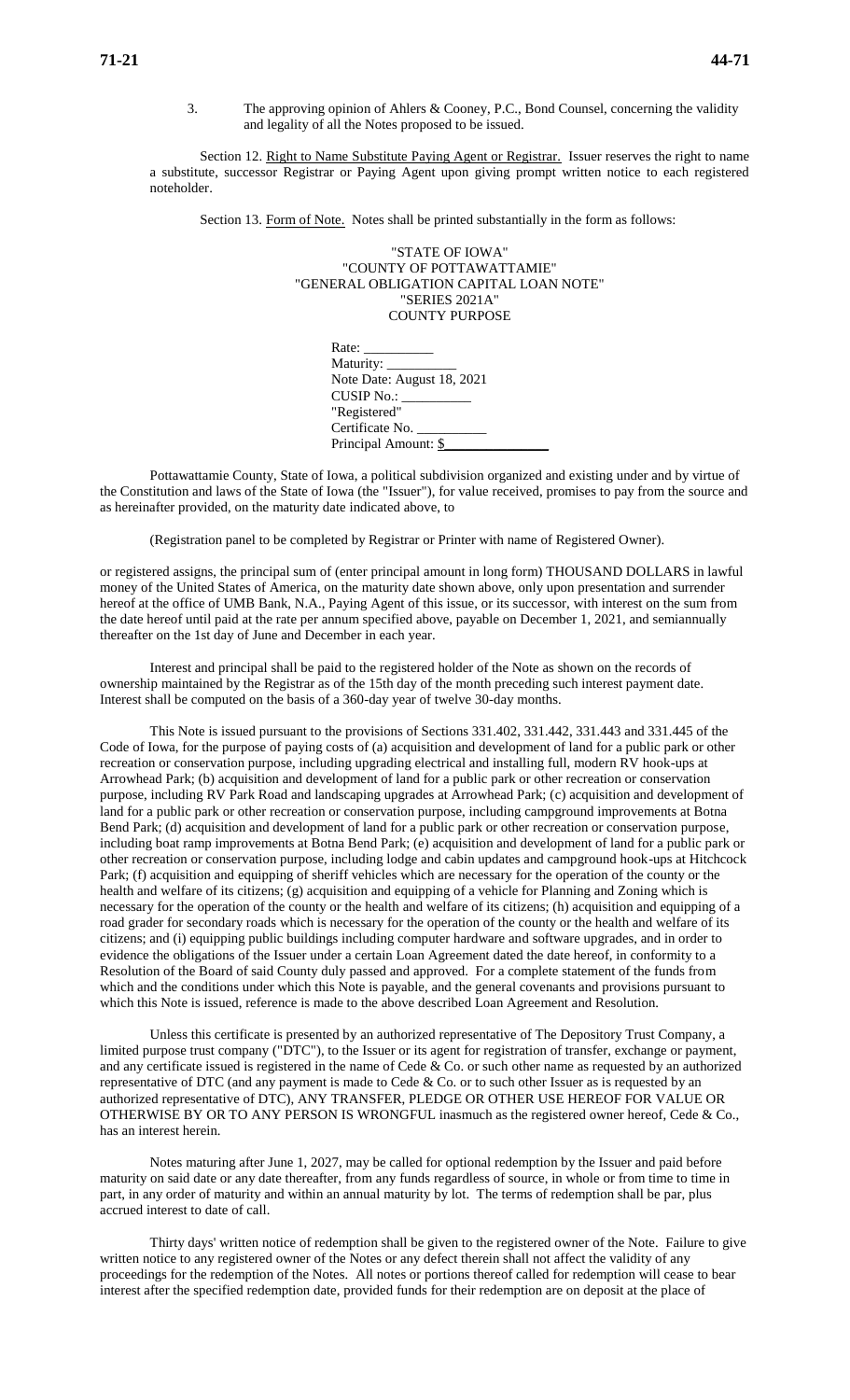payment. Written notice will be deemed completed upon transmission to the owner of record.

If selection by lot within a maturity is required, the Registrar shall designate the Notes to be redeemed by random selection of the names of the registered owners of the entire annual maturity until the total amount of Notes to be called has been reached.

If less than all of a maturity is called for redemption, the Issuer will notify DTC of the particular amount of such maturity to be redeemed prior to maturity. DTC will determine by lot the amount of each Participant's interest in such maturity to be redeemed and each Participant will then select by lot the beneficial ownership interests in such maturity to be redeemed. All prepayments shall be at a price of par plus accrued interest.

Ownership of this Note may be transferred only by transfer upon the books kept for such purpose by UMB Bank, N.A., the Registrar. Such transfer on the books shall occur only upon presentation and surrender of this Note at the office of the Registrar as designated below, together with an assignment duly executed by the owner hereof or his duly authorized attorney in the form as shall be satisfactory to the Registrar. Issuer reserves the right to substitute the Registrar and Paying Agent but shall, however, promptly give notice to registered Noteholders of such change. All notes shall be negotiable as provided in Article 8 of the Uniform Commercial Code and Section 331.446 of the Code of Iowa, subject to the provisions for registration and transfer contained in the Note Resolution.

And it is hereby represented and certified that all acts, conditions and things requisite, according to the laws and Constitution of the State of Iowa, to exist, to be had, to be done, or to be performed precedent to the lawful issue of this Note, have been existent, had, done and performed as required by law; that provision has been made for the levy of a sufficient continuing annual tax on all the taxable property within the territory of the Issuer for the payment of the principal and interest of this Note as the same will respectively become due; that such taxes have been irrevocably pledged for the prompt payment hereof, both principal and interest; and the total indebtedness of the Issuer including this Note, does not exceed the constitutional or statutory limitations.

IN TESTIMONY WHEREOF, the Issuer by its Board, has caused this Note to be signed by the manual or facsimile signature of its Chairperson and attested by the manual or facsimile signature of its County Auditor, with the seal of the County printed or impressed hereon, and to be authenticated by the manual signature of an authorized representative of the Registrar, UMB Bank, N.A., West Des Moines, Iowa.

> Date of authentication: This is one of the Notes described in the within mentioned Resolution, as registered by UMB Bank, N.A.

UMB BANK, N.A., Registrar West Des Moines, Iowa 50266

By: \_\_\_\_\_\_\_\_\_\_\_\_\_\_\_\_\_\_\_\_\_\_\_\_\_\_\_\_\_\_\_\_\_\_\_\_\_\_\_\_\_\_\_\_

Authorized Signature

Registrar and Transfer Agent: UMB Bank, N.A. Paying Agent: UMB Bank, N.A.

SEE REVERSE FOR CERTAIN DEFINITIONS

(Seal) (Signature Block)

POTTAWATTAMIE COUNTY, STATE OF IOWA

By: \_\_\_\_\_\_\_\_\_\_\_(manual or facsimile signature)\_\_\_\_\_\_\_ Chairperson

### ATTEST:

By: \_\_\_\_\_\_\_\_\_\_\_(manual or facsimile signature)\_\_\_\_\_\_\_\_ County Auditor

(Information Required for Registration)

#### ASSIGNMENT

For value received, the undersigned hereby sells, assigns and transfers unto \_\_\_\_\_\_\_\_\_\_\_\_\_\_\_\_\_\_\_\_\_\_\_\_\_ (Social Security or Tax Identification No. \_\_\_\_\_\_\_\_\_\_\_\_\_ constitute and appoint \_\_\_\_\_\_\_\_\_\_\_\_\_\_\_\_\_\_\_\_\_\_\_\_\_ attorney in fact to transfer the said Note on the books kept for registration of the within Note, with full power of substitution in the premises.

Dated:

(Person(s) executing this Assignment sign(s) here)

 $\mathcal{L}_\text{max}$  , and the contract of the contract of the contract of the contract of the contract of the contract of the contract of the contract of the contract of the contract of the contract of the contract of the contr

\_\_\_\_\_\_\_\_\_\_\_\_\_\_\_\_\_\_\_\_\_\_\_\_\_\_\_\_\_\_\_\_\_\_\_\_\_\_\_\_\_\_\_\_\_\_\_\_\_\_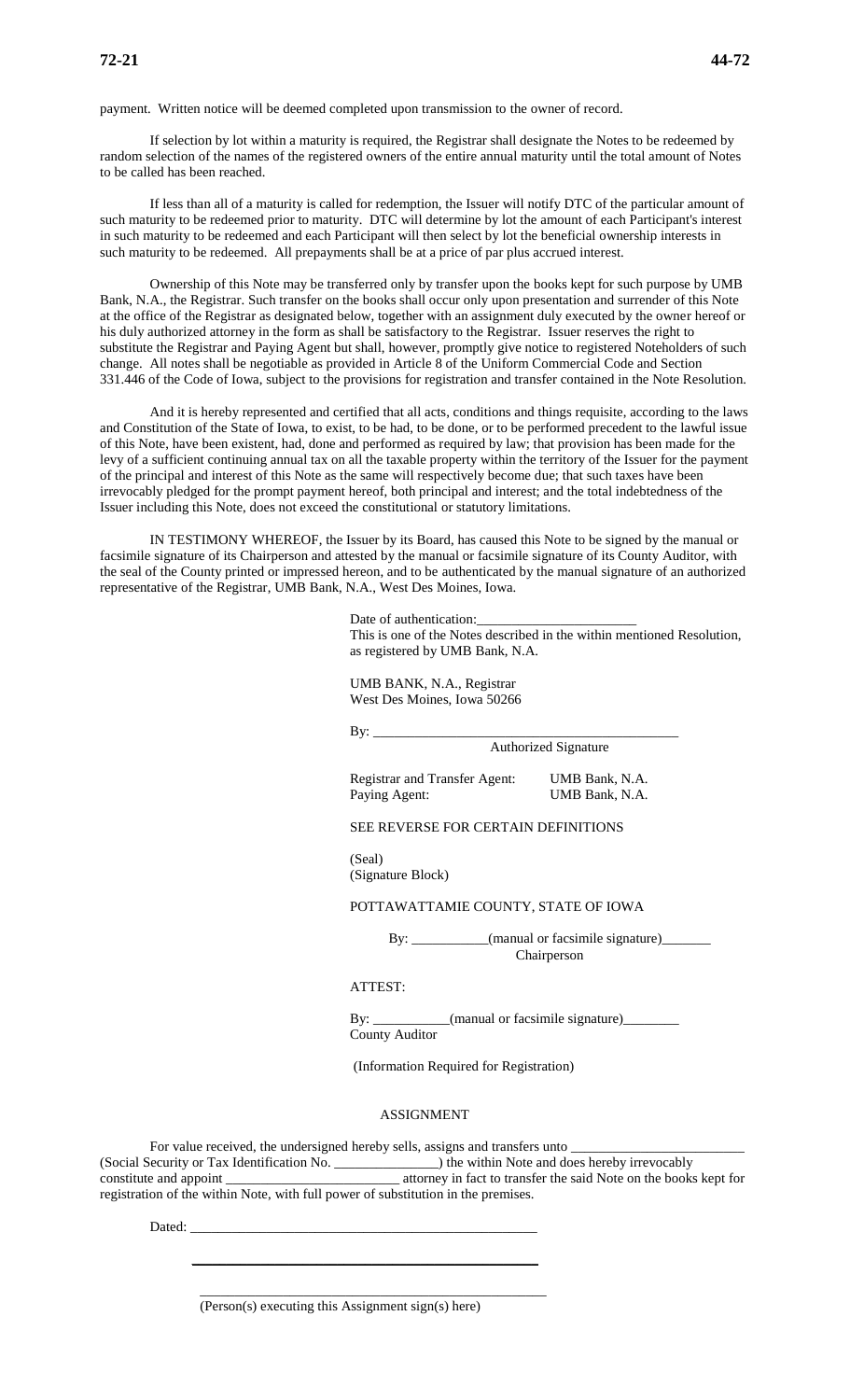### SIGNATURE ) GUARANTEED)\_\_\_\_\_\_\_\_\_\_\_\_\_\_\_\_\_\_\_\_\_\_\_\_\_\_\_\_\_\_\_\_\_\_\_\_\_\_\_\_\_\_\_\_\_\_\_\_\_\_

#### IMPORTANT - READ CAREFULLY

The signature(s) to this Power must correspond with the name(s) as written upon the face of the certificate(s) or note(s) in every particular without alteration or enlargement or any change whatever. Signature guarantee must be provided in accordance with the prevailing standards and procedures of the Registrar and Transfer Agent. Such standards and procedures may require signature to be guaranteed by certain eligible guarantor institutions that participate in a recognized signature guarantee program.

### INFORMATION REQUIRED FOR REGISTRATION OF TRANSFER

| Name of Transferee(s)                 |             |  |
|---------------------------------------|-------------|--|
| Address of Transferee(s)              |             |  |
| Social Security or Tax Identification |             |  |
| Number of Transferee(s)               |             |  |
| Transferee is $a(n)$ :                |             |  |
| Individual*                           | Corporation |  |
| Partnership                           | Trust       |  |
|                                       |             |  |

\*If the Note is to be registered in the names of multiple individual owners, the names of all such owners and one address and social security number must be provided.

The following abbreviations, when used in the inscription on the face of this Note, shall be construed as though written out in full according to applicable laws or regulations:

TEN COM - as tenants in common TEN ENT - as tenants by the entireties JT TEN - as joint tenants with rights of survivorship and not as tenants in common IA UNIF TRANS MIN ACT - .......... Custodian .......... **(**Cust) (Minor)

Under Iowa Uniform Transfers to Minors Act

(State)

### ADDITIONAL ABBREVIATIONS MAY ALSO BE USED THOUGH NOT IN THE ABOVE LIST

(End of form of Note)

Section 14. Loan Agreement and Closing Documents. The form of Loan Agreement in substantially the form attached to this Resolution is hereby approved and is authorized to be executed and issued on behalf of the Issuer by the Chairperson and attested by the County Auditor. The Chairperson and County Auditor are authorized and directed to execute, attest, seal and deliver for and on behalf of the County any other additional certificates, documents, or other papers and perform all other acts, including without limitation the execution of all closing documents, as they may deem necessary or appropriate in order to implement and carry out the intent and purposes of this Resolution.

Section 15. Contract Between Issuer and Purchaser. This Resolution constitutes a contract between said County and the purchaser of the Notes.

Section 16. Non-Arbitrage Covenants. The Issuer reasonably expects and covenants that no use will be made of the proceeds from the issuance and sale of the Notes issued hereunder which will cause any of the Notes to be classified as arbitrage notes within the meaning of Sections 148(a) and (b) of the Internal Revenue Code of the United States, as amended, and that throughout the term of the Notes it will comply with the requirements of statutes and regulations issued thereunder.

To the best knowledge and belief of the Issuer, there are no facts or circumstances that would materially change the foregoing statements or the conclusion that it is not expected that the proceeds of the Notes will be used in a manner that would cause the Notes to be arbitrage notes.

Section 17. Approval of Tax Exemption Certificate. Attached hereto is a form of Tax Exemption Certificate stating the Issuer's reasonable expectations as to the use of the proceed s of the Notes. The form of Tax Exemption Certificate is approved. The Issuer hereby agrees to comply with the provisions of the Tax Exemption Certificate and the provisions of the Tax Exemption Certificate are hereby incorporated by reference as part of this Resolution. The County Treasurer is hereby directed to make and insert all calculations and determinations necessary to complete the Tax Exemption Certificate at issuance of the Notes to certify as to the reasonable expectations and covenants of the Issuer at that date.

Section 18. Continuing Disclosure. The Issuer hereby covenants and agrees that it will comply with and carry out all of the provisions of the Continuing Disclosure Certificate, and the provisions of the Continuing Disclosure Certificate are hereby incorporated by reference as part of this Resolution and made a part hereof. Notwithstanding any other provision of this Resolution, failure of the Issuer to comply with the Continuing Disclosure Certificate shall not be considered an event of default under this Resolution; however, any holder of the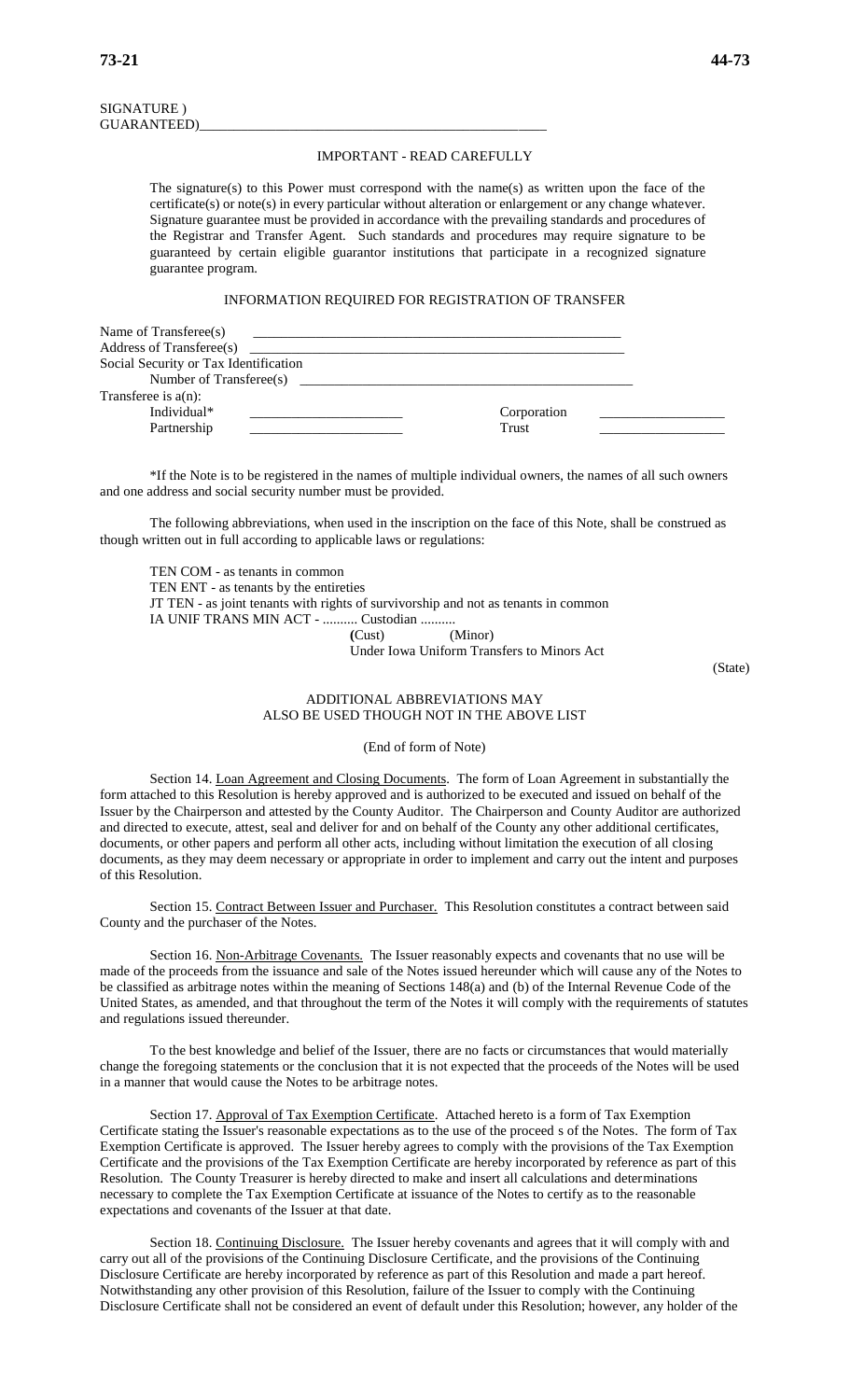Notes or Beneficial Owner may take such actions as may be necessary and appropriate, including seeking specific performance by court order, to cause the Issuer to comply with its obligations under the Continuing Disclosure Certificate. For purposes of this section, "Beneficial Owner" means any person which (a) has the power, directly or indirectly, to vote or consent with respect to, or to dispose of ownership of, any Note (including persons holding Notes through nominees, depositories or other intermediaries), or (b) is treated as the owner of any Notes for federal income tax purposes.

Section 19. Additional Covenants, Representations and Warranties of the Issuer. The Issuer certifies and covenants with the purchasers and holders of the Notes from time to time outstanding that the Issuer through its officers, (a) will make such further specific covenants, representations and assurances as may be necessary or advisable; (b) comply with all representations, covenants and assurances contained in the Tax Exemption Certificate, which Tax Exemption Certificate shall constitute a part of the contract between the Issuer and the owners of the Notes; (c) consult with Bond Counsel (as defined in the Tax Exemption Certificate); (d) pay to the United States, as necessary, such sums of money representing required rebates of excess arbitrage profits relating to the Notes; (e) file such forms, statements and supporting documents as may be required and in a timely manner; and (f) if deemed necessary or advisable by its officers, to employ and pay fiscal agents, financial advisors, attorneys and other persons to assist the Issuer in such compliance.

Section 20. Amendment of Resolution to Maintain Tax Exemption. This Resolution may be amended without the consent of any owner of the Notes if, in the opinion of Bond Counsel, such amendment is necessary to maintain tax exemption with respect to the Notes under applicable Federal law or regulations.

Section 21. Repeal of Conflicting Resolutions or Ordinances. All ordinances and resolutions and parts of ordinances and resolutions in conflict herewith are hereby repealed.

Section 22. Severability Clause. If any section, paragraph, clause or provision of this Resolution be held invalid, such invalidity shall not affect any of the remaining provisions hereof, and this Resolution shall become effective immediately upon its passage and approval.

# ROLL CALL VOTE AYE NAY ABSTAIN ABSENT \_\_\_\_\_\_\_\_\_\_\_\_\_\_\_\_\_\_\_\_\_\_\_\_\_\_\_\_\_\_ Scott A. Belt, Chairman \_\_\_\_\_\_\_\_\_\_\_\_\_\_\_\_\_\_\_\_\_\_\_\_\_\_\_\_\_\_ Tim Wichman  $\overline{\phantom{a}}$  , and the contract of the contract of  $\overline{\phantom{a}}$  , and  $\overline{\phantom{a}}$  , and  $\overline{\phantom{a}}$  , and  $\overline{\phantom{a}}$  , and  $\overline{\phantom{a}}$  , and  $\overline{\phantom{a}}$  , and  $\overline{\phantom{a}}$  , and  $\overline{\phantom{a}}$  , and  $\overline{\phantom{a}}$  , and  $\overline{\phantom{a$ Lynn Grobe \_\_\_\_\_\_\_\_\_\_\_\_\_\_\_\_\_\_\_\_\_\_\_\_\_\_\_\_\_\_ Justin Schultz \_\_\_\_\_\_\_\_\_\_\_\_\_\_\_\_\_\_\_\_\_\_\_\_\_\_\_\_\_\_ Brian Shea

**Dated this 3rd Day of August, 2021.**

ATTEST: \_\_\_\_\_\_\_\_\_\_\_\_\_\_\_\_\_\_\_\_\_\_\_\_\_\_\_\_\_\_\_\_\_\_\_\_\_\_\_\_\_\_\_\_\_\_\_\_\_ Melvyn Houser, County Auditor

### Roll Call Vote: AYES: Belt, Wichman, Grobe, Shea. Motion Carried

Motion made by Wichman, second by Shea, to approve and authorize Board to sign **Resolution No. 78- 2021** entitled: RESOLUTION APPOINTING UMB BANK, N.A. OF WEST DES MOINES, IOWA, TO SERVE AS PAYING AGENT, BOND REGISTRAR, AND TRANSFER AGENT, APPROVING THE PAYING AGENT AND BOND REGISTRAR AND TRANSFER AGENT AGREEMENT AND AUTHORIZING THE EXECUTION OF THE AGREEMENT.

# **RESOLUTION NO. 78-2021**

### **RESOLUTION APPOINTING UMB BANK, N.A. OF WEST DES MOINES, IOWA, TO SERVE AS PAYING AGENT, BOND REGISTRAR, AND TRANSFER AGENT, APPROVING THE PAYING AGENT AND BOND REGISTRAR AND TRANSFER AGENT AGREEMENT AND AUTHORIZING THE EXECUTION OF THE AGREEMENT**

**WHEREAS**, \$12,000,000 General Obligation Urban Renewal Bonds, Series 2021B, dated August 18, 2021, have been sold and action should now be taken to provide for the maintenance of records, registration of certificates and payment of principal and interest in connection with the issuance of the Bonds; and

**WHEREAS**, this Board has deemed that the services offered by UMB Bank, N.A. of West Des Moines, Iowa, are necessary for compliance with rules, regulations, and requirements governing the registration, transfer and payment of registered bonds; and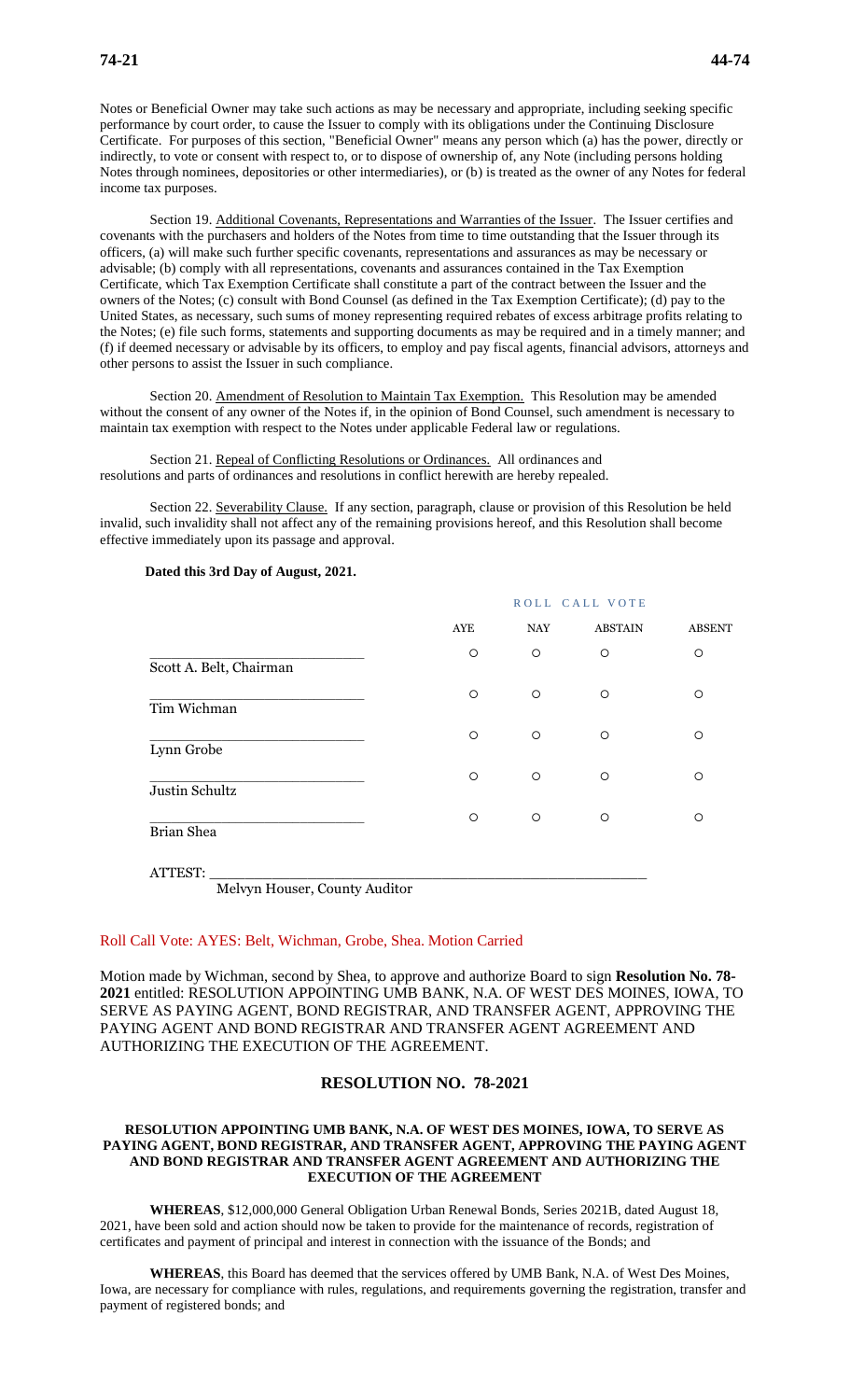**WHEREAS**, a Paying Agent, Bond Registrar and Transfer Agent Agreement (hereafter "Agreement") has been prepared to be entered into between the County and UMB Bank, N.A.

### **NOW, THEREFORE, BE IT RESOLVED BY THE BOARD OF SUPERVISORS OF POTTAWATTAMIE COUNTY, STATE OF IOWA:**

- 1. That UMB Bank, N.A. of West Des Moines, Iowa, is hereby appointed to serve as Paying Agent, Bond Registrar and Transfer Agent in connection with the issuance of \$12,000,000 General Obligation Urban Renewal Bonds, Series 2021B, dated August 18, 2021.
- 2. That the Agreement with UMB Bank, N.A. of West Des Moines, Iowa, is hereby approved and that the Chairperson and Auditor are authorized to sign the Agreement on behalf of the County.

#### **Dated this 3rd Day of August, 2021.**

|                         | ROLL CALL VOTE |            |                |               |
|-------------------------|----------------|------------|----------------|---------------|
|                         | AYE            | <b>NAY</b> | <b>ABSTAIN</b> | <b>ABSENT</b> |
| Scott A. Belt, Chairman | $\circ$        | $\circ$    | $\circ$        | $\circ$       |
| Tim Wichman             | $\circ$        | $\circ$    | $\circ$        | $\circ$       |
| Lynn Grobe              | $\circ$        | $\circ$    | $\circ$        | $\circ$       |
| Justin Schultz          | $\circ$        | $\circ$    | $\circ$        | $\circ$       |
| Brian Shea              | $\circ$        | $\circ$    | $\circ$        | $\circ$       |
|                         |                |            |                |               |

ATTEST: \_\_\_\_\_\_\_\_\_\_\_\_\_\_\_\_\_\_\_\_\_\_\_\_\_\_\_\_\_\_\_\_\_\_\_\_\_\_\_\_\_\_\_\_\_\_\_\_\_

Melvyn Houser, County Auditor

### Roll Call Vote: AYES: Belt, Wichman, Grobe, Shea. Motion Carried

Motion made by Wichman, second by Shea, to approve and authorize Board to sign **Resolution No. 79- 2021** entitled: RESOLUTION AMENDING 'RESOLUTION AUTHORIZING THE ISSUANCE OF \$16,900,000 GENERAL OBLIGATION URBAN RENEWAL BONDS, SERIES 2021, AND LEVYING A TAX FOR THE PAYMENT THEREOF,' PASSED AND APPROVED ON MARCH 16, 2021, BY SUBSTITUTING A NEW RESOLUTION THEREFOR, AUTHORIZING AND PROVIDING FOR THE ISSUANCE OF \$12,000,000 GENERAL OBLIGATION URBAN RENEWAL BONDS, SERIES 2021B, AND LEVYING A TAX TO PAY SAID BONDS; APPROVAL OF THE TAX EXEMPTION CERTIFICATE AND CONTINUING DISCLOSURE CERTIFICATE.

### **RESOLUTION NO. 79-2021**

### **RESOLUTION AMENDING 'RESOLUTION AUTHORIZING THE ISSUANCE OF \$16,900,000 GENERAL OBLIGATION URBAN RENEWAL BONDS, SERIES 2021, AND LEVYING A TAX FOR THE PAYMENT THEREOF,' PASSED AND APPROVED ON MARCH 16, 2021, BY SUBSTITUTING A NEW RESOLUTION THEREFOR, AUTHORIZING AND PROVIDING FOR THE ISSUANCE OF \$12,000,000 GENERAL OBLIGATION URBAN RENEWAL BONDS, SERIES 2021B, AND LEVYING A TAX TO PAY SAID BONDS; APPROVAL OF THE TAX EXEMPTION CERTIFICATE AND CONTINUING DISCLOSURE CERTIFICATE**

WHEREAS, the Issuer is a political subdivision, organized and exists under and by virtue of the laws and Constitution of the State of Iowa; and

WHEREAS, the Issuer is in need of funds to pay costs of aiding in the planning, undertaking, and carrying out of urban renewal projects under the authority of Chapter 403, essential county purpose project(s), and it is deemed necessary and advisable that the County issue General Obligation Urban Renewal Bonds, for such purpose(s) to the amount of not to exceed \$16,900,000 as authorized by Sections 331.441(2)(b)(14), 331.443 and 403.12 of the Code of Iowa; and

WHEREAS, pursuant to notice published as required by Sections 331.441(2)(b)(14), 331.443 and 403.12 this Board has held a public meeting and hearing upon the proposal to institute proceedings for the issuance of said Bonds, and all objections, if any, to such Board action made by any resident or property owner of the County were received and considered by the Board; and no petition having been filed, it is the decision of the Board that additional action be taken for the issuance of said Bonds for such purpose(s), and that such action is considered to be in the best interests of the County and the residents thereof; and

WHEREAS, pursuant to the provisions of Chapter 75 of the Code of Iowa, the above mentioned Bonds were heretofore sold at public sale and action should now be taken to issue said Bonds conforming to the terms and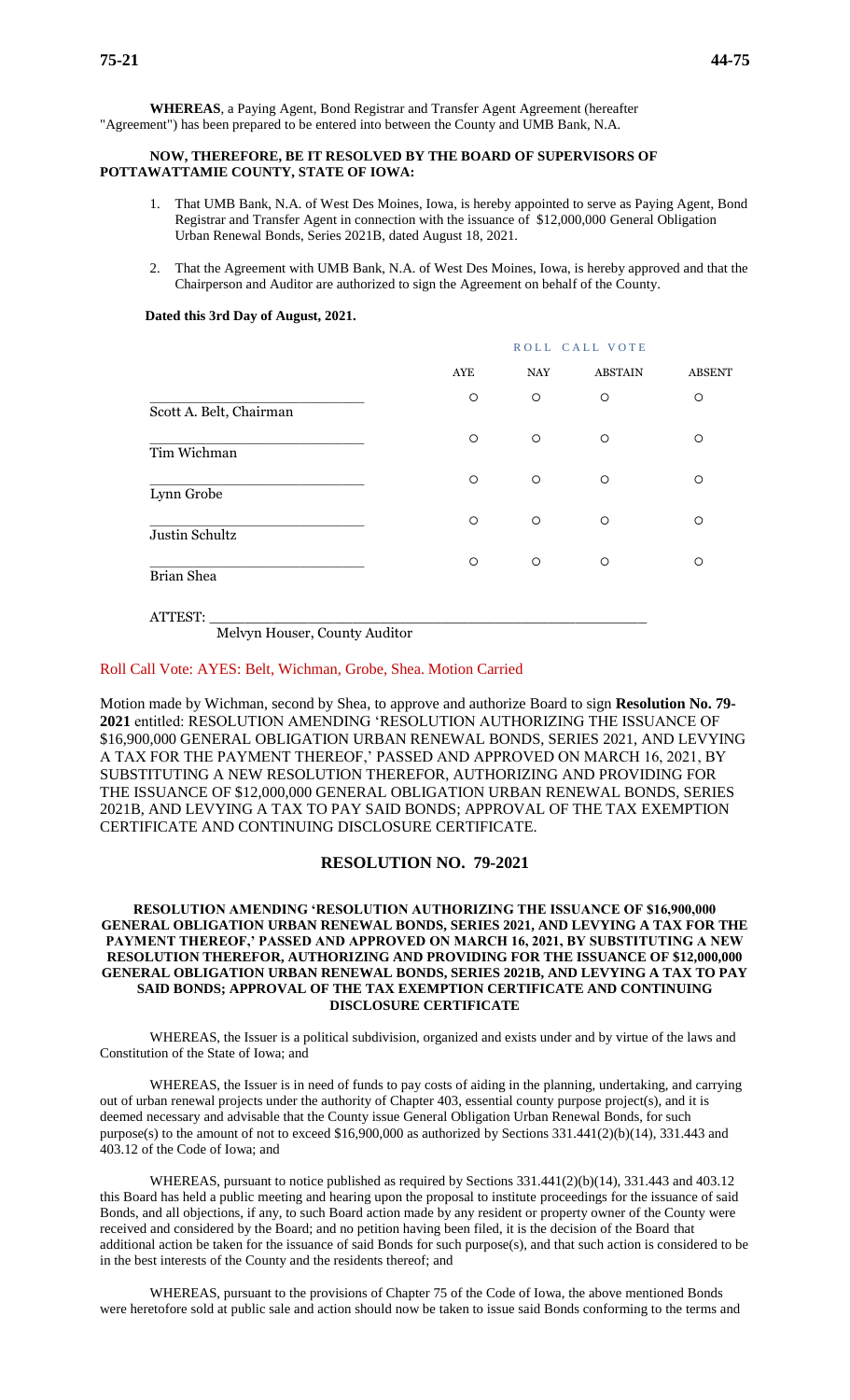conditions of the best bid received at the advertised public sale; and

WHEREAS, on March 16, 2021, the Board of Supervisors of said County did adopt a certain Resolution entitled "RESOLUTION AUTHORIZING THE ISSUANCE OF \$16,900,000 GENERAL OBLIGATION URBAN RENEWAL BONDS, SERIES 2021, AND LEVYING A TAX FOR THE PAYMENT THEREOF"; and

WHEREAS, due to certain changes in the overall financing plans of the County, it is necessary to make numerous changes to the Resolution adopted on March 16, 2021; and, therefore, said Board has adopted a new Resolution to be substituted in its entirety for the Resolution previously adopted on March 16, 2021, authorizing the issuance of \$16,900,000 General Obligation Urban Renewal Bonds, Series 2021.

### **NOW, THEREFORE, BE IT RESOLVED BY THE BOARD OF SUPERVISORS OF POTTAWATTAMIE COUNTY, STATE OF IOWA:**

Section 1. Definitions. The following terms shall have the following meanings in this Resolution unless the text expressly or by necessary implication requires otherwise:

- "Authorized Denominations" shall mean \$5,000 or any integral multiple thereof.
- "Beneficial Owner" shall mean, whenever used with respect to a Bonds, the person in whose name such Bond is recorded as the beneficial owner of such Bond by a Participant on the records of such Participant or such person's subrogee.
- "Blanket Issuer Letter of Representations" shall mean the Representation Letter from the Issuer to DTC, with respect to the Bonds.
- "Cede & Co." shall mean Cede & Co., the nominee of DTC, and any successor nominee of DTC with respect to the Bonds.
- "Continuing Disclosure Certificate" shall mean that certain Continuing Disclosure Certificate approved under the terms of this Resolution and to be executed by the Issuer and dated the date of issuance and delivery of the Bonds, as originally executed and as it may be amended from time to time in accordance with the terms thereof.
- "Depository Bonds " shall mean the Bonds as issued in the form of one global certificate for each maturity, registered in the Registration Books maintained by the Registrar in the name of DTC or its nominee.
- "DTC" shall mean The Depository Trust Company, New York, New York, which will act as security depository for the Bond pursuant to the Representation Letter.
- "Issuer" and "County" shall mean Pottawattamie County, State of Iowa.
- "Participants" shall mean those broker-dealers, banks and other financial institutions for which DTC holds Bonds as securities depository.
- "Paying Agent" shall mean UMB Bank, N.A., or such successor as may be approved by Issuer as provided herein and who shall carry out the duties prescribed herein as Issuer's agent to provide for the payment of principal of and interest on the Bonds as the same shall become due.
- "Project" shall mean the costs of aiding in the planning, undertaking, and carrying out of urban renewal projects under the authority of Chapter 403.
- "Project Fund" shall mean the fund required to be established by this Resolution for the deposit of the proceeds of the Bonds.
- "Rebate Fund" shall mean the fund so defined in and established pursuant to the Tax Exemption Certificate.
- "Registrar" shall mean UMB Bank, N.A. of West Des Moines, Iowa, or such successor as may be approved by Issuer as provided herein and who shall carry out the duties prescribed herein with respect to maintaining a register of the owners of the Bonds. Unless otherwise specified, the Registrar shall also act as Transfer Agent for the Bonds.
- "Resolution" shall mean this resolution authorizing the Bonds.
- "Tax Exemption Certificate" shall mean the Tax Exemption Certificate approved under the terms of this Resolution and to be executed by the Treasurer and delivered at the time of issuance and delivery of the Bonds.
- "Treasurer" shall mean the County Treasurer or such other officer as shall succeed to the same duties and responsibilities with respect to the recording and payment of the Bonds issued hereunder.

Section 2. Levy and Certification of Annual Tax; Other Funds to be Used.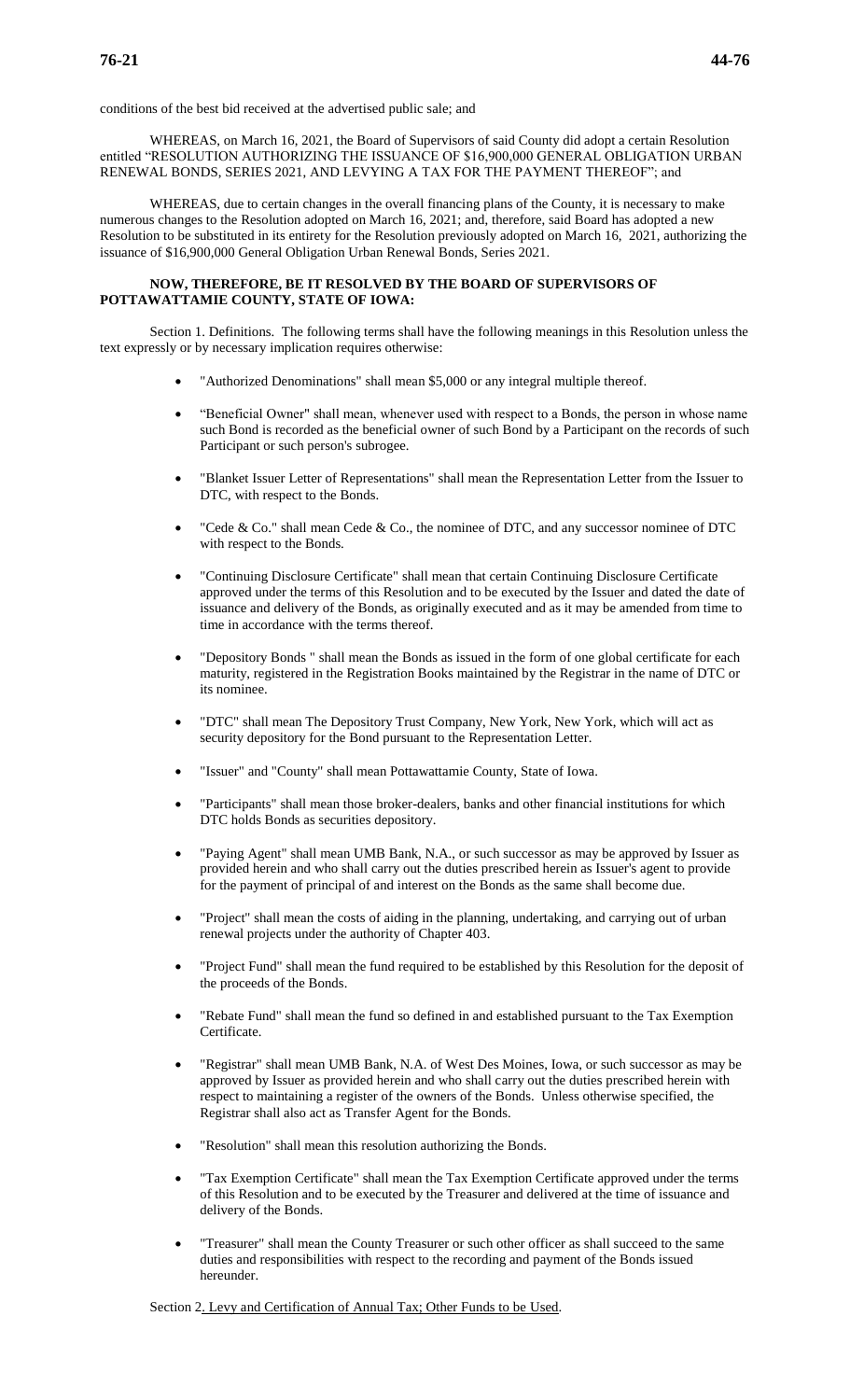d) Levy of Annual Tax. That for the purpose of providing funds to pay the principal and interest of the Bonds hereinafter authorized to be issued, there is hereby levied for each future year the following direct annual tax on all of the taxable property in Pottawattamie County, State of Iowa, to-wit:

|                  | FISCAL YEAR (JULY 1 TO JUNE 30 |
|------------------|--------------------------------|
| <b>AMOUNT</b>    | YEAR OF COLLECTION)            |
|                  |                                |
| $$1,102,425*$    | 2021/2022                      |
| 627,000<br>\$    | 2022/2023                      |
| \$<br>619,000    | 2023/2024                      |
| \$<br>936,000    | 2024/2025                      |
| \$<br>936,500    | 2025/2026                      |
| \$<br>981,700    | 2026/2027                      |
| \$<br>990,700    | 2027/2028                      |
| \$<br>999,200    | 2028/2029                      |
| 1,007,200<br>\$. | 2029/2030                      |
| \$1,014,700      | 2030/2031                      |
| \$1,021,700      | 2031/2032                      |
| \$1,028,200      | 2032/2033                      |
| 1,019,200<br>\$. | 2033/2034                      |
| 1,040,000<br>S.  | 2034/2035                      |
| 1,020,000<br>\$. | 2035/2036                      |
|                  |                                |

\*A levy has been included in the budget previously certified and will be used together with available County funds to pay the principal and interest of the Bond coming due in fiscal year 2021/2022.

(NOTE: For example the levy to be made and certified against the taxable valuations of January 1, 2021 will be collected during the fiscal year commencing July 1, 2022.)

e) Resolution to be Filed With County Auditor. A certified copy of this Resolution shall be filed with the Auditor of Pottawattamie County, Iowa and the Auditor is hereby instructed in and for each of the years as provided, to levy and assess the tax hereby authorized in Section 2 of this Resolution, in like manner as other taxes are levied and assessed, and such taxes so levied in and for each of the years aforesaid be collected in like manner as other taxes of the County are collected, and when collected be used for the purpose of paying principal and interest on said Bonds issued in anticipation of the tax, and for no other purpose whatsoever which action requires a modification and change of the levies originally made in accordance with the Bond Resolution certified to and filed in the Pottawattamie County Auditor's office on March 16, 2021.

Additional County Funds Available. Principal and interest coming due at any time when the proceeds of said tax on hand shall be insufficient to pay the same shall be promptly paid when due from current funds of the County available for that purpose and reimbursement shall be made from such special fund in the amounts thus advanced.

Section 3. Bond Fund. Said tax shall be assessed and collected each year at the same time and in the same manner as, and in addition to, all other taxes in and for the County, and when collected they shall be converted into a special fund within the Debt Service Fund to be known as the "2021B GENERAL OBLIGATION BOND FUND NO. 1" (the "Bond Fund"), which is hereby pledged for and shall be used only for the payment of the principal of and interest on the Bonds hereinafter authorized to be issued; and also there shall be apportioned to said fund its proportion of taxes received by the County from property that is centrally assessed by the State of Iowa.

Section 4. Application of Bond Proceeds. Proceeds of the Bonds, other than accrued interest except as may be provided below, shall be credited to the Project Fund and expended therefrom for the purposes of issuance. Any amounts on hand in the Project Fund shall be available for the payment of the principal of or interest on the Bonds at any time that other funds shall be insufficient to the purpose, in which event such funds shall be repaid to the Project Fund at the earliest opportunity. Any balance on hand in the Project Fund and not immediately required for its purposes may be invested not inconsistent with limitations provided by law or this Resolution.

Section 5. Investment of Bond Fund Proceeds. All moneys held in the Bond Fund, provided for by Section 3 of this Resolution shall be invested in investments permitted by Chapter 12B, Code of Iowa, as amended, or deposited in financial institutions which are members of the Federal Deposit Insurance Corporation and the deposits in which are insured thereby and all such deposits exceeding the maximum amount insured from time to time by FDIC or its equivalent successor in any one financial institution shall be continuously secured in compliance with Chapter 12C of the Code of Iowa, as amended, or otherwise by a valid pledge of direct obligations of the United States Government having an equivalent market value. All such interim investments shall mature before the date on which the moneys are required for payment of principal of or interest on the Bonds as herein provided.

Section 6. Bond Details, Execution and Redemption.

a) Bond Details. General Obligation Urban Renewal Bonds of the County in the amount of \$12,000,000, shall be issued pursuant to the provisions of Sections 331.441(2)(b)(14), 331.443 and 403.12 of the Code of Iowa for the aforesaid purposes. The Bonds shall be designated "GENERAL OBLIGATION URBAN RENEWAL BOND, SERIES 2021B", be dated August 18, 2021, and bear interest from the date thereof, until payment thereof, at the office of the Paying Agent, said interest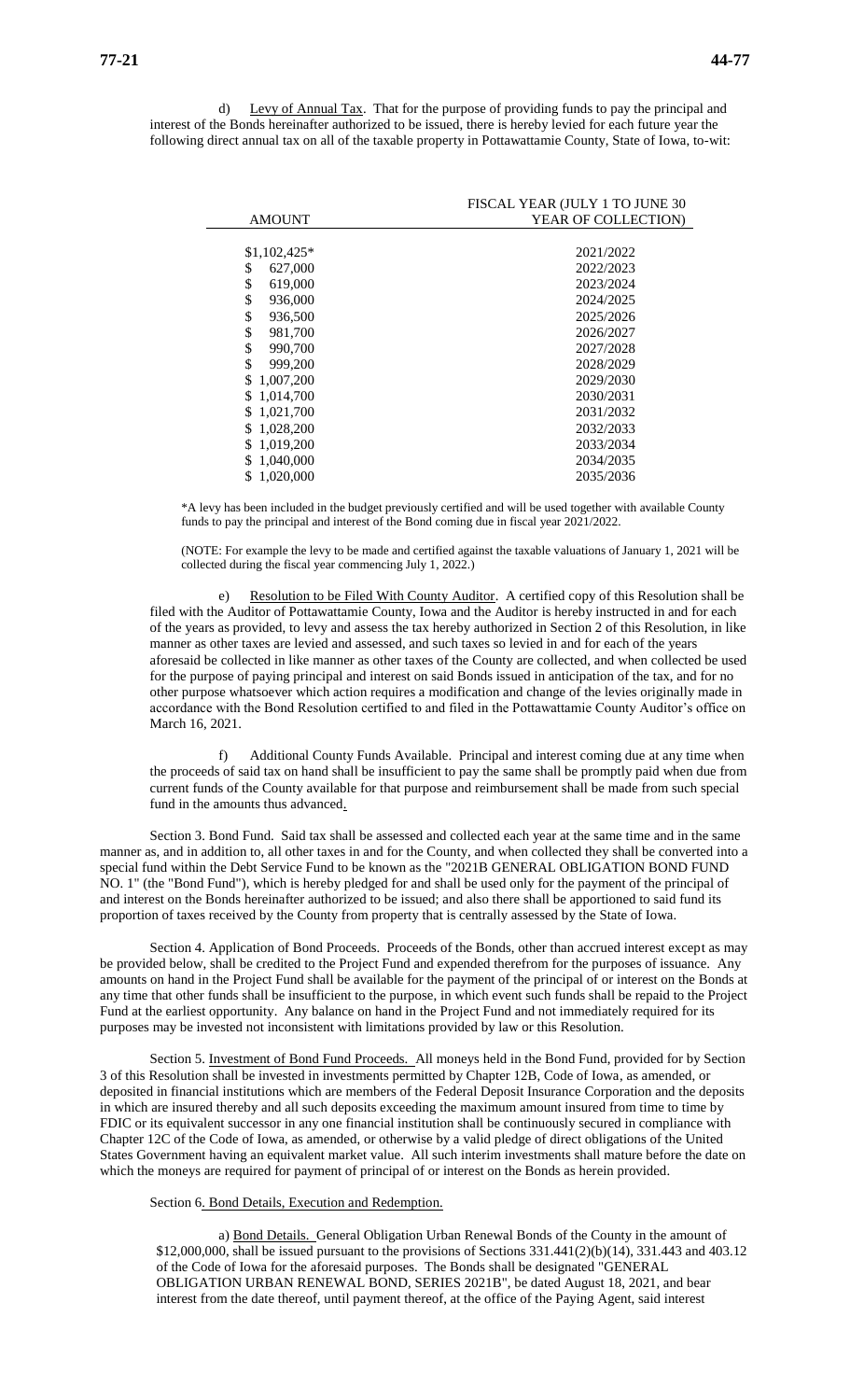payable on December 1, 2021, and semiannually thereafter on the 1st day of June and December in each year until maturity at the rates hereinafter provided.

The Bonds shall be executed by the manual or facsimile signature of the Chairperson and attested by the manual or facsimile signature of the Auditor, and impressed or printed with the seal of the County and shall be fully registered as to both principal and interest as provided in this Resolution; principal, interest and premium, if any, shall be payable at the office of the Paying Agent by mailing of a check to the registered owner of the Bond. The Bonds shall be in the denomination of \$5,000 or multiples thereof. The Bonds shall mature and bear interest as follows:

| Principal     | Interest | Maturity |
|---------------|----------|----------|
| Amount        | Rate     | June 1st |
|               |          |          |
| \$650,000     | 2.000%   | 2022     |
| \$400,000     | 2.000\%  | 2023     |
| \$400,000     | 2.000%   | 2024     |
| \$725,000     | 2.000\%  | 2025     |
| \$740,000     | 2.000\%  | 2026     |
| \$800,000     | 2.000%   | 2027     |
| \$ 825,000    | 2.000\%  | 2028     |
| \$850,000     | 2.000%   | 2029     |
| \$ 875,000    | 2.000\%  | 2030     |
| 900,000<br>S. | 2.000%   | 2031     |
| \$925,000     | 2.000%   | 2032     |
| 950,000<br>S. | 2.000%   | 2033     |
| \$960,000     | 2.000%   | 2034     |
| \$1,000,000   | 2.000%   | 2035     |
| \$1,000,000   | 2.000%   | 2036     |

#### b) Redemption.

i. Optional Redemption. Bonds maturing after June 1, 2028, may be called for optional redemption by the Issuer on that date or any date thereafter, from any funds regardless of source, in whole or from time to time in part, in any order of maturity and within an annual maturity by lot. The terms of redemption shall be par, plus accrued interest to date of call.

Thirty days' written notice of redemption shall be given to the registered owner of the Bond. Failure to give written notice to any registered owner of the Bonds or any defect therein shall not affect the validity of any proceedings for the redemption of the Bonds. All Bonds or portions thereof called for redemption will cease to bear interest after the specified redemption date, provided funds for their redemption are on deposit at the place of payment. Written notice will be deemed completed upon transmission to the owner of record.

If selection by lot within a maturity is required, the Registrar shall designate the Bonds to be redeemed by random selection of the names of the registered owners of the entire annual maturity until the total amount of Bonds to be called has been reached.

If less than all of a maturity is called for redemption, the Issuer will notify DTC of the particular amount of such maturity to be redeemed prior to maturity. DTC will determine by lot the amount of each Participant's interest in such maturity to be redeemed and each Participant will then select by lot the beneficial ownership interests in such maturity to be redeemed. All prepayments shall be at a price of par plus accrued interest.

#### c) Urban Renewal Purposes.

The Bonds are hereby declared to be issued for essential public and governmental purposes for qualified urban renewal projects.

The Bonds shall recite in substance that they have been issued by the County in connection with an urban renewal project as defined by Chapter 403 of the Code of Iowa, and in any suit, action or proceeding involving the validity or enforceability of any bond issued hereunder or the security therefor, such Bond shall be conclusively deemed to have been issued for such purpose and such project shall be conclusively deemed to have been planned, located and carried out in accordance with the provisions of Chapter 403 of the Code of Iowa.

#### Section 7. Issuance of Bonds in Book-Entry Form; Replacement Bonds.

a) Notwithstanding the other provisions of this Resolution regarding registration, ownership, transfer, payment and exchange of the Bonds, unless the Issuer determines to permit the exchange of Depository Bonds for Bonds in Authorized Denominations, the Bonds shall be issued as Depository Bonds in denominations of the entire principal amount of each maturity of Bonds (or, if a portion of said principal amount is prepaid, said principal amount less the prepaid amount). The Bonds must be registered in the name of Cede & Co., as nominee for DTC. Payment of semiannual interest for any Bonds registered in the name of Cede & Co. will be made by wire transfer or New York Clearing House or equivalent next day funds to the account of Cede & Co. on the interest payment date for the Bonds at the address indicated or in the Representation Letter.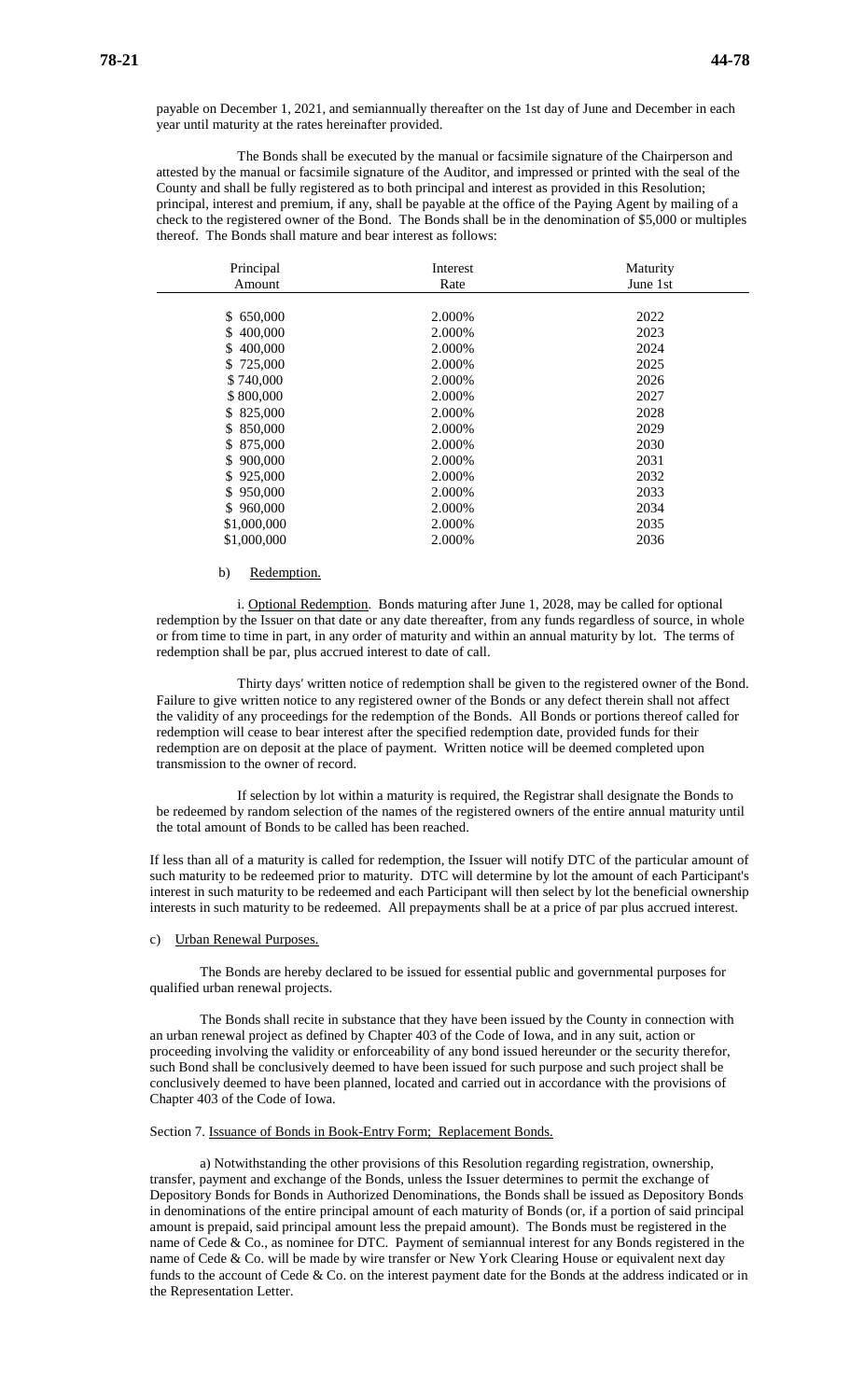b) The Bonds will be initially issued in the form of separate single authenticated fully registered bonds in the amount of each stated maturity of the Bonds. Upon initial issuance, the ownership of the Bonds will be registered in the registry books of the UMB Bank, N.A. kept by the Paying Agent and Registrar in the name of Cede & Co., as nominee of DTC. The Paying Agent and Registrar and the Issuer may treat DTC (or its nominee) as the sole and exclusive owner of the Bonds registered in its name for the purposes of payment of the principal or redemption price of or interest on the Bonds, selecting the Bonds or portions to be redeemed, giving any notice permitted or required to be given to registered owners of Bonds under the Resolution of the Issuer, registering the transfer of Bonds, obtaining any consent or other action to be taken by registered owners of the Bonds and for other purposes. The Paying Agent, Registrar and the Issuer have no responsibility or obligation to any Participant or Beneficial Owner of the Bonds under or through DTC with respect to the accuracy of records maintained by DTC or any Participant; with respect to the payment by DTC or Participant of an amount of principal or redemption price of or interest on the Bonds; with respect to any notice given to owners of Bonds under the Resolution; with respect to the Participant(s) selected to receive payment in the event of a partial redemption of the Bonds, or a consent given or other action taken by DTC as registered owner of the Bonds. The Paying Agent and Registrar shall pay all principal of and premium, if any, and interest on the Bonds only to Cede & Co. in accordance with the Representation Letter, and all payments are valid and effective to fully satisfy and discharge the Issuer's obligations with respect to the principal of and premium, if any, and interest on the Bonds to the extent of the sum paid. DTC must receive an authenticated Bond for each separate stated maturity evidencing the obligation of the Issuer to make payments of principal of and premium, if any, and interest. Upon delivery by DTC to the Paying Agent and Registrar of written notice that DTC has determined to substitute a new nominee in place of Cede  $\&$  Co., the Bonds will be transferable to the new nominee in accordance with this Section.

c) In the event the Issuer determines that it is in the best interest of the Beneficial Owners that they be able to obtain Bonds certificates, the Issuer may notify DTC and the Paying Agent and Registrar, whereupon DTC will notify the Participants, of the availability through DTC of Bonds certificates. The Bonds will be transferable in accordance with this Section. DTC may determine to discontinue providing its services with respect to the Bonds at any time by giving notice to the Issuer and the Paying Agent and Registrar and discharging its responsibilities under applicable law. In this event, the Bonds will be transferable in accordance with this Section.

d) Notwithstanding any other provision of the Resolution to the contrary, so long as any Bond is registered in the name of Cede & Co., as nominee of DTC, all payments with respect to the principal of and premium, if any, and interest on the Bond and all notices must be made and given, respectively to DTC as provided in the Representation letter.

e) In connection with any notice or other communication to be provided to Bondholders by the Issuer or the Paying Agent and Registrar with respect to a consent or other action to be taken by Bondholders, the Issuer or the Paying Agent and Registrar, as the case may be, shall establish a record date for the consent or other action and give DTC notice of the record date not less than 15 calendar days in advance of the record date to the extent possible. Notice to DTC must be given only when DTC is the sole Bondholder.

f) The Representation Letter is on file with DTC and sets forth certain matters with respect to, among other things, notices, consents and approvals by Bondholders and payments on the Bonds. The execution and delivery of the Representation Letter to DTC by the Issuer is ratified and confirmed.

g) In the event that a transfer or exchange of the Bonds is permitted under this Section, the transfer or exchange may be accomplished upon receipt by the Registrar from the registered owners of the Bonds to be transferred or exchanged and appropriate instruments of transfer. In the event Bond certificates are issued to holders other than Cede & Co., its successor as nominee for DTC as holder of all the Bonds, or other securities depository as holder of all the Bonds, the provisions of the Resolution apply to, among other things, the printing of certificates and the method or payment of principal of and interest on the certificates. Any substitute depository shall be designated in writing by the Issuer to the Paying Agent. Any such substitute depository shall be a qualified and registered "clearing agency" as provided in Section 17A of the Securities Exchange Act of 1934, as amended. The substitute depository shall provide for (i) immobilization of the Depository Bonds, (ii) registration and transfer of interests in Depository Bonds by book entries made on records of the depository or its nominee and (iii) payment of principal of, premium, if any, and interest on the Bonds in accordance with and as such interests may appear with respect to such book entries.

h) The officers of the Issuer are authorized and directed to prepare and furnish to the purchaser, and to the attorneys approving the legality of Bonds, certified copies of proceedings, ordinances, resolutions and records and all certificates and affidavits and other instruments as may be required to evidence the legality and marketability of the Bonds, and all certified copies, certificates, affidavits and other instruments constitute representations of the Issuer as to the correctness of all stated or recited facts.

Section 8. Registration of Bonds; Appointment of Registrar; Transfer; Ownership; Delivery; and Cancellation.

a) Registration. The ownership of Bonds may be transferred only by the making of an entry upon the books kept for the registration and transfer of ownership of the Bonds, and in no other way. UMB Bank, N.A. is hereby appointed as Bond Registrar under the terms of this Resolution and under the provisions of a separate agreement with the Issuer filed herewith which is made a part hereof by this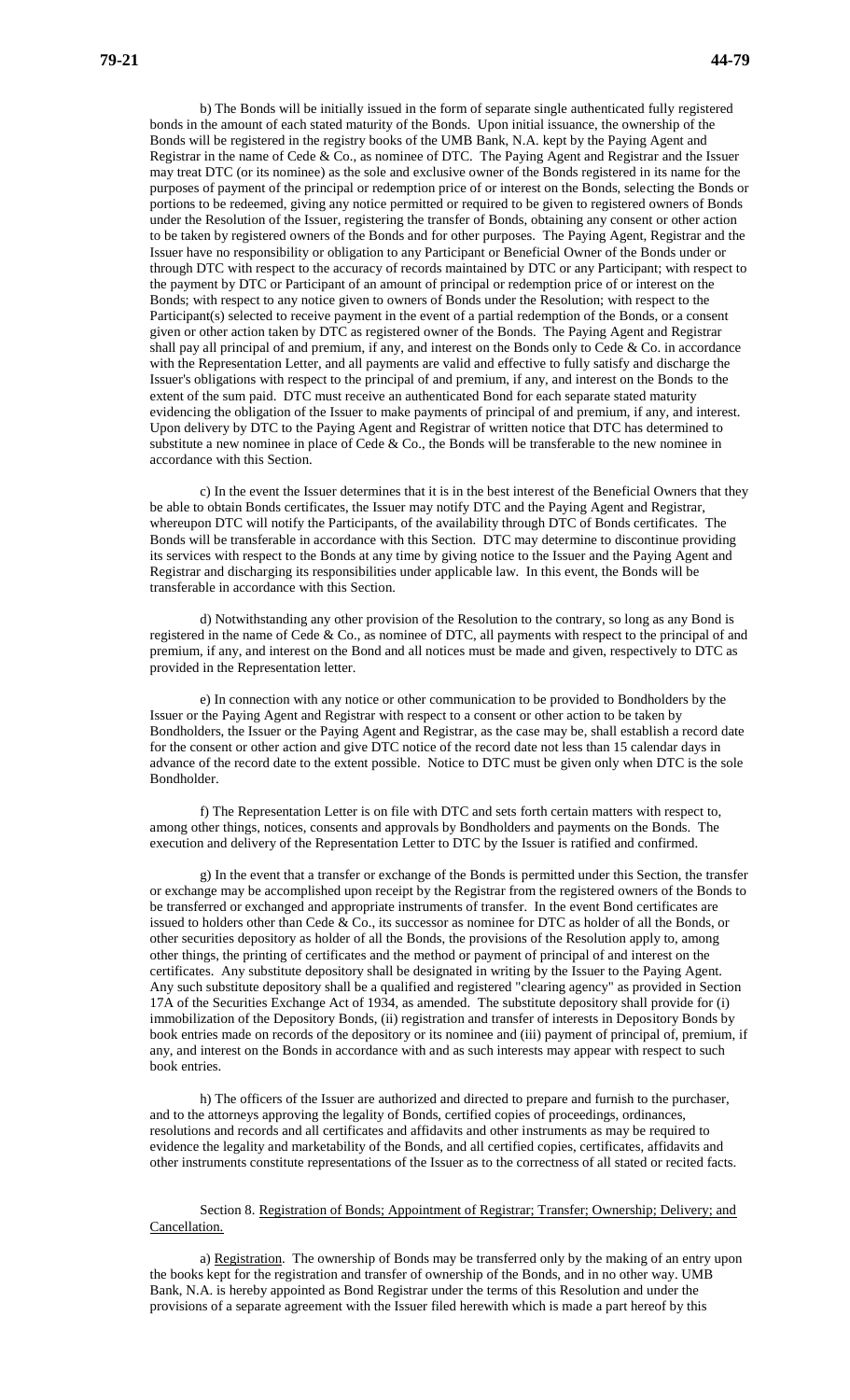reference. Registrar shall maintain the books of the Issuer for the registration of ownership of the Bonds for the payment of principal of and interest on the Bonds as provided in this Resolution. All Bonds shall be negotiable as provided in Article 8 of the Uniform Commercial Code and Section 331.446 of the Code of Iowa, subject to the provisions for registration and transfer contained in the Bonds and in this Resolution.

b) Transfer. The ownership of any Bond may be transferred only upon the Registration Books kept for the registration and transfer of Bonds and only upon surrender thereof at the office of the Registrar together with an assignment duly executed by the holder or his duly authorized attorney in fact in such form as shall be satisfactory to the Registrar, along with the address and social security number or federal employer identification number of such transferee (or, if registration is to be made in the name of multiple individuals, of all such transferees). In the event that the address of the registered owner of a Bond (other than a registered owner which is the nominee of the broker or dealer in question) is that of a broker or dealer, there must be disclosed on the Registration Books the information pertaining to the registered owner required above. Upon the transfer of any such Bond, a new fully registered Bond, of any denomination or denominations permitted by this Resolution in aggregate principal amount equal to the unmatured and unredeemed principal amount of such transferred fully registered Bond, and bearing interest at the same rate and maturing on the same date or dates shall be delivered by the Registrar.

c) Registration of Transferred Bonds. In all cases of the transfer of the Bonds, the Registrar shall register, at the earliest practicable time, on the Registration Books, the Bonds, in accordance with the provisions of this Resolution.

d) Ownership. As to any Bond, the person in whose name the ownership of the same shall be registered on the Registration Books of the Registrar shall be deemed and regarded as the absolute owner thereof for all purposes, and payment of or on account of the principal of any such Bonds and the premium, if any, and interest thereon shall be made only to or upon the order of the registered owner thereof or his legal representative. All such payments shall be valid and effectual to satisfy and discharge the liability upon such Bond, including the interest thereon, to the extent of the sum or sums so paid.

e) Cancellation. All Bonds which have been redeemed shall not be reissued but shall be cancelled by the Registrar. All Bonds which are cancelled by the Registrar shall be destroyed and a certificate of the destruction thereof shall be furnished promptly to the Issuer; provided that if the Issuer shall so direct, the Registrar shall forward the cancelled Bonds to the Issuer.

f) Non-Presentment of Bonds. In the event any payment check, wire, or electronic transfer of funds representing payment of principal of or interest on the Bonds is returned to the Paying Agent or if any bond is not presented for payment of principal at the maturity or redemption date, if funds sufficient to pay such principal of or interest on Bonds shall have been made available to the Paying Agent for the benefit of the owner thereof, all liability of the Issuer to the owner thereof for such interest or payment of such Bonds shall forthwith cease, terminate and be completely discharged, and thereupon it shall be the duty of the Paying Agent to hold such funds, without liability for interest thereon, for the benefit of the owner of such Bonds who shall thereafter be restricted exclusively to such funds for any claim of whatever nature on his part under this Resolution or on, or with respect to, such interest or Bonds. The Paying Agent's obligation to hold such funds shall continue for a period equal to two years and six months following the date on which such interest or principal became due, whether at maturity, or at the date fixed for redemption thereof, or otherwise, at which time the Paying Agent shall surrender any remaining funds so held to the Issuer, whereupon any claim under this Resolution by the Owners of such interest or Bonds of whatever nature shall be made upon the Issuer.

g) Registration and Transfer Fees. The Registrar may furnish to each owner, at the Issuer's expense, one bond for each annual maturity. The Registrar shall furnish additional Bonds in lesser denominations (but not less than the minimum denomination) to an owner who so requests.

Section 9. Reissuance of Mutilated, Destroyed, Stolen or Lost Bonds. In case any outstanding Bond shall become mutilated or be destroyed, stolen or lost, the Issuer shall at the request of Registrar authenticate and deliver a new Bond of like tenor and amount as the Bond so mutilated, destroyed, stolen or lost, in exchange and substitution for such mutilated Bond to Registrar, upon surrender of such mutilated Bond, or in lieu of and substitution for the Bond destroyed, stolen or lost, upon filing with the Registrar evidence satisfactory to the Registrar and Issuer that such Bond has been destroyed, stolen or lost and proof of ownership thereof, and upon furnishing the Registrar and Issuer with satisfactory indemnity and complying with such other reasonable regulations as the Issuer or its agent may prescribe and paying such expenses as the Issuer may incur in connection therewith.

Section 10. Record Date. Payments of principal and interest, otherwise than upon full redemption, made in respect of any Bond, shall be made to the registered holder thereof or to their designated agent as the same appear on the books of the Registrar on the 15th day of the month preceding the payment date. All such payments shall fully discharge the obligations of the Issuer in respect of such Bonds to the extent of the payments so made. Upon receipt of the final payment of principal, the holder of the Bond shall surrender the Bond to the Paying Agent..

Section 11. Execution, Authentication and Delivery of the Bonds. Upon the adoption of this Resolution, the Chairperson and Auditor shall execute the Bonds by their manual or authorized signature and deliver the Bonds to the Registrar, who shall authenticate the Bonds and deliver the same to or upon order of the Purchaser. No Bond shall be valid or obligatory for any purpose or shall be entitled to any right or benefit hereunder unless the Registrar shall duly endorse and execute on such Bond a Certificate of Authentication substantially in the form of the Certificate herein set forth. Such Certificate upon any Bond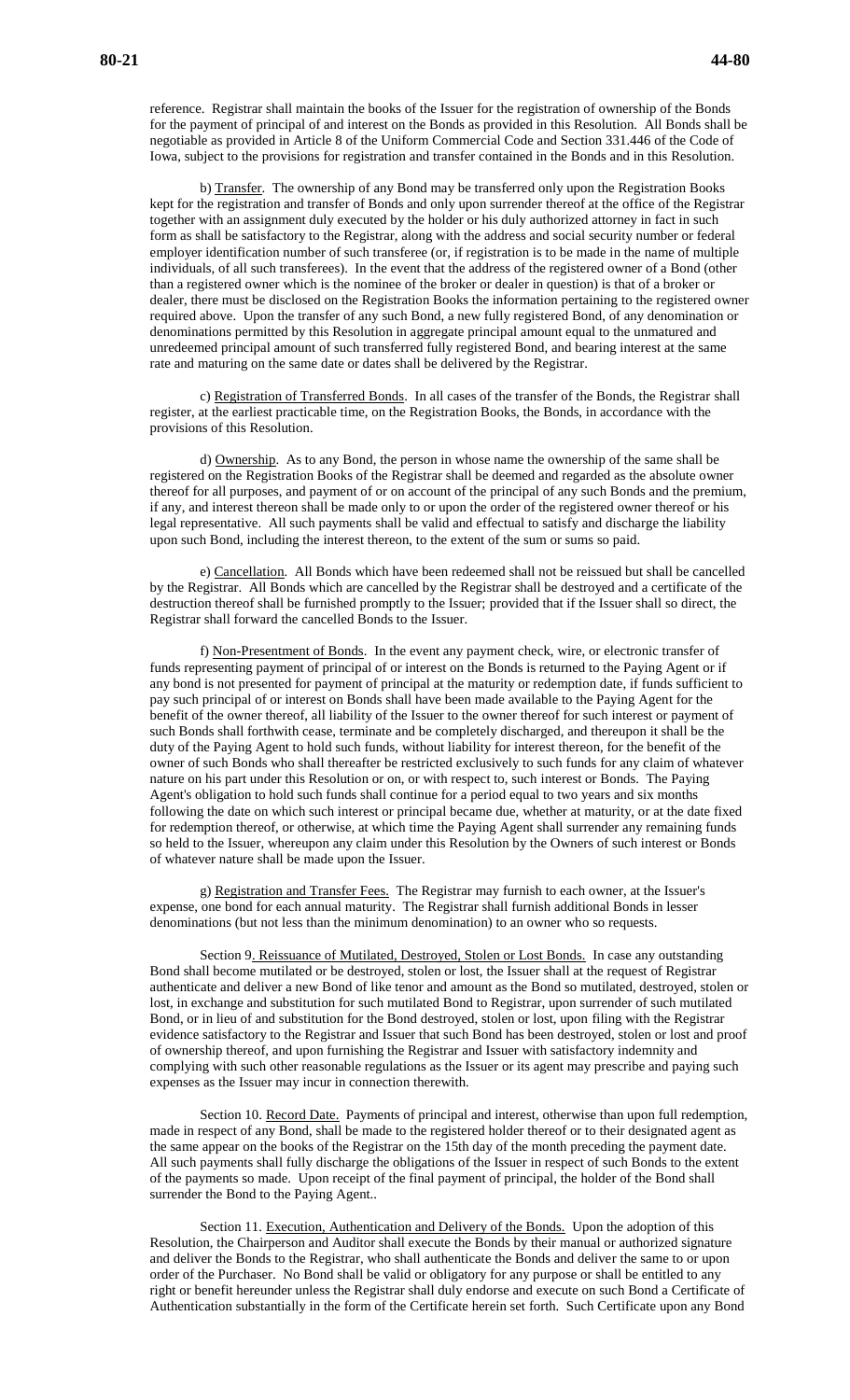executed on behalf of the Issuer shall be conclusive evidence that the Bond so authenticated has been duly issued under this Resolution and that the holder thereof is entitled to the benefits of this Resolution.

No Bonds shall be authenticated and delivered by the Registrar unless and until there shall have been provided the following:

- 1. A certified copy of the Resolution of Issuer authorizing the issuance of the Bonds;
- 2. A written order of Issuer signed by the Treasurer of the Issuer directing the authentication and delivery of the Bonds to or upon the order of the Purchaser upon payment of the purchase price as set forth therein;
- 3. The approving opinion of Ahlers & Cooney, P.C., Bond Counsel, concerning the validity and legality of all the Bonds proposed to be issued.

Section 12. Right to Name Substitute Paying Agent or Registrar. Issuer reserves the right to name a substitute, successor Registrar or Paying Agent upon giving prompt written notice to each registered bondholder.

Section 13. Form of Bond. Bonds shall be printed substantially in the form as follows:

| "STATE OF IOWA"                        |
|----------------------------------------|
| "COUNTY OF POTTAWATTAMIE"              |
| "GENERAL OBLIGATION CAPITAL LOAN BOND" |
| "SERIES 2021B"                         |
| ESSENTIAL COUNTY PURPOSE               |
|                                        |

| Rate: ___________          |  |
|----------------------------|--|
| Maturity: ____________     |  |
| Bond Date: August 18, 2021 |  |
| CUSIP No.: __________      |  |
| "Registered"               |  |
| Certificate No.            |  |
| Principal Amount: \$       |  |

Pottawattamie County, State of Iowa, a political subdivision organized and existing under and by virtue of the Constitution and laws of the State of Iowa (the "Issuer"), for value received, promises to pay from the source and as hereinafter provided, on the maturity date indicated above, to

(Registration panel to be completed by Registrar or Printer with name of Registered Owner).

or registered assigns, the principal sum of (enter principal amount in long form) THOUSAND DOLLARS in lawful money of the United States of America, on the maturity date shown above, only upon presentation and surrender hereof at the office of UMB Bank, N.A., Paying Agent of this issue, or its successor, with interest on the sum from the date hereof until paid at the rate per annum specified above, payable on December 1, 2021, and semiannually thereafter on the 1st day of June and December in each year.

Interest and principal shall be paid to the registered holder of the Bond as shown on the records of ownership maintained by the Registrar as of the 15th day of the month preceding such interest payment date. Interest shall be computed on the basis of a 360-day year of twelve 30-day months.

This Bond is issued pursuant to the provisions of Sections 331.441(2)(b)(14), 331.443 and 403.12 of the Code of Iowa, for the purpose of paying costs of aiding in the planning, undertaking, and carrying out of urban renewal projects under the authority of Chapter 403, in conformity to a Resolution of the Board of said County duly passed and approved.

Unless this certificate is presented by an authorized representative of The Depository Trust Company, a limited purpose trust company ("DTC"), to the Issuer or its agent for registration of transfer, exchange or payment, and any certificate issued is registered in the name of Cede & Co. or such other name as requested by an authorized representative of DTC (and any payment is made to Cede  $\&$  Co. or to such other Issuer as is requested by an authorized representative of DTC), ANY TRANSFER, PLEDGE OR OTHER USE HEREOF FOR VALUE OR OTHERWISE BY OR TO ANY PERSON IS WRONGFUL inasmuch as the registered owner hereof, Cede & Co., has an interest herein.

Bonds maturing after June 1, 2028, may be called for optional redemption by the Issuer and paid before maturity on said date or any date thereafter, from any funds regardless of source, in whole or from time to time in part, in any order of maturity and within an annual maturity by lot. The terms of redemption shall be par, plus accrued interest to date of call.

Thirty days' written notice of redemption shall be given to the registered owner of the Bond. Failure to give written notice to any registered owner of the Bonds or any defect therein shall not affect the validity of any proceedings for the redemption of the Bonds. All bonds or portions thereof called for redemption will cease to bear interest after the specified redemption date, provided funds for their redemption are on deposit at the place of payment. Written notice will be deemed completed upon transmission to the owner of record.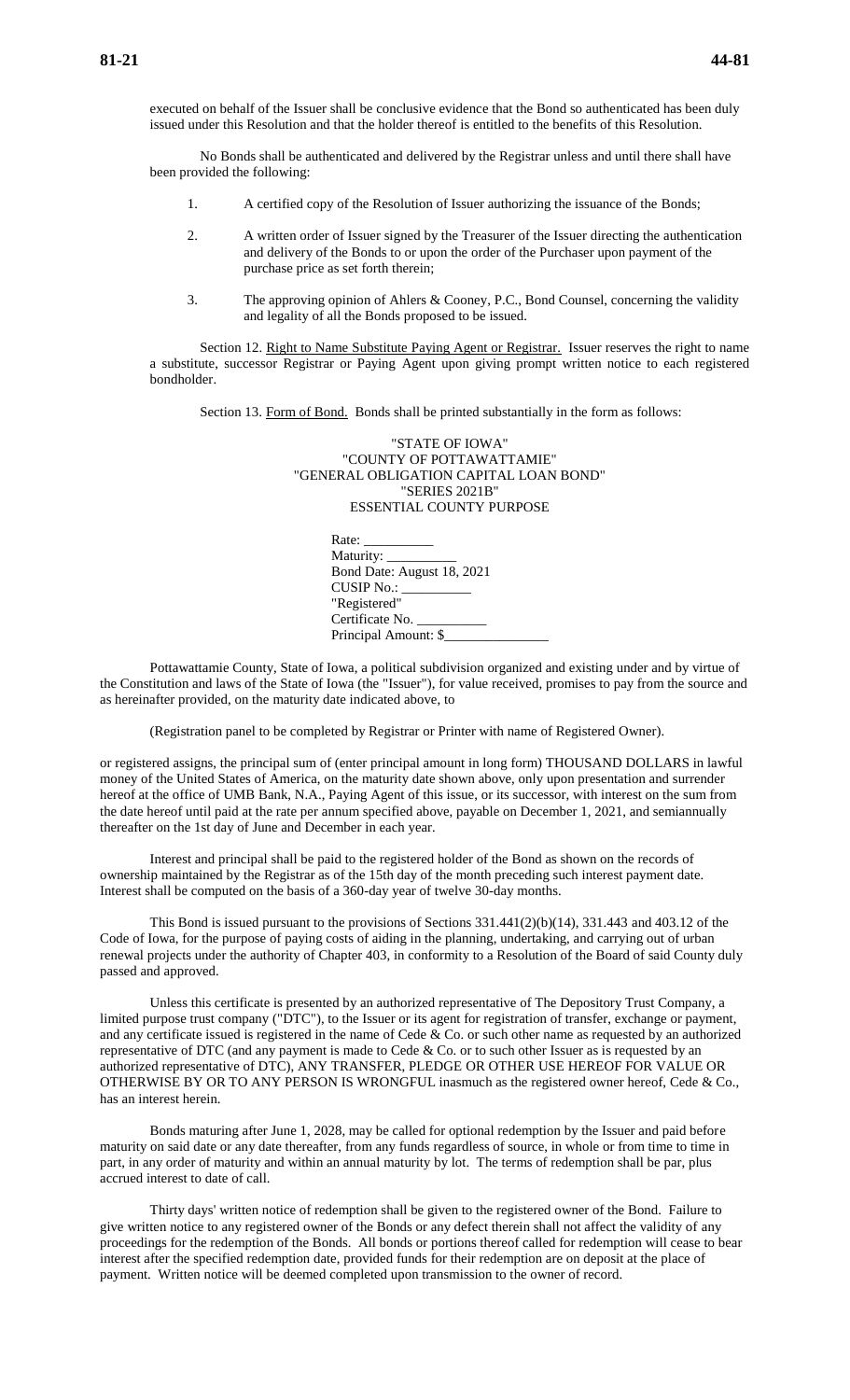If selection by lot within a maturity is required, the Registrar shall designate the Bonds to be redeemed by random selection of the names of the registered owners of the entire annual maturity until the total amount of Bonds to be called has been reached.

If less than all of a maturity is called for redemption, the Issuer will notify DTC of the particular amount of such maturity to be redeemed prior to maturity. DTC will determine by lot the amount of each Participant's interest in such maturity to be redeemed and each Participant will then select by lot the beneficial ownership interests in such maturity to be redeemed. All prepayments shall be at a price of par plus accrued interest.

Ownership of this Bond may be transferred only by transfer upon the books kept for such purpose by UMB Bank, N.A., the Registrar. Such transfer on the books shall occur only upon presentation and surrender of this Bond at the office of the Registrar as designated below, together with an assignment duly executed by the owner hereof or his duly authorized attorney in the form as shall be satisfactory to the Registrar. Issuer reserves the right to substitute the Registrar and Paying Agent but shall, however, promptly give notice to registered Bondholders of such change. All bonds shall be negotiable as provided in Article 8 of the Uniform Commercial Code and Section 331.446 of the Code of Iowa, subject to the provisions for registration and transfer contained in the Bond Resolution.

This Bond and the series of which it forms has been issued by the County in connection with an urban renewal project as defined in Chapter 403 of the Code of Iowa, and in any suit, action or proceeding involving the validity or enforceability of any bond issued hereunder or the security therefor, such Bond shall be conclusively deemed to have been issued for such purpose and such project shall be conclusively deemed to have been planned, located and carried out in accordance with the provisions of Chapter 403 of the Code of Iowa.

And it is hereby represented and certified that all acts, conditions and things requisite, according to the laws and Constitution of the State of Iowa, to exist, to be had, to be done, or to be performed precedent to the lawful issue of this Bond, have been existent, had, done and performed as required by law; that provision has been made for the levy of a sufficient continuing annual tax on all the taxable property within the territory of the Issuer for the payment of the principal and interest of this Bond as the same will respectively become due; that such taxes have been irrevocably pledged for the prompt payment hereof, both principal and interest; and the total indebtedness of the Issuer including this Bond, does not exceed the constitutional or statutory limitations.

IN TESTIMONY WHEREOF, the Issuer by its Board, has caused this Bond to be signed by the manual or facsimile signature of its Chairperson and attested by the manual or facsimile signature of its County Auditor, with the seal of the County printed or impressed hereon, and to be authenticated by the manual signature of an authorized representative of the Registrar, UMB Bank, N.A., West Des Moines, Iowa.

> Date of authentication: This is one of the Bonds described in the within mentioned Resolution, as registered by UMB Bank, N.A.

UMB BANK, N.A., Registrar West Des Moines, Iowa 50266

By: \_\_\_\_\_\_\_\_\_\_\_\_\_\_\_\_\_\_\_\_\_\_\_\_\_\_\_\_\_\_\_\_\_\_\_\_\_\_\_\_\_\_\_\_

Authorized Signature

Registrar and Transfer Agent: UMB Bank, N.A. Paying Agent: UMB Bank, N.A.

### SEE REVERSE FOR CERTAIN DEFINITIONS

(Seal) (Signature Block)

#### POTTAWATTAMIE COUNTY, STATE OF IOWA

By: \_\_\_\_\_\_\_\_\_\_\_(manual or facsimile signature)\_\_\_\_\_\_\_ Chairperson

### ATTEST:

By: \_\_\_\_\_\_\_\_\_\_(manual or facsimile signature)\_\_\_\_\_\_ County Auditor

(Information Required for Registration)

#### ASSIGNMENT

For value received, the undersigned hereby sells, assigns and transfers unto \_ (Social Security or Tax Identification No. \_\_\_\_\_\_\_\_\_\_\_\_\_\_\_) the within Bond and does hereby irrevocably constitute and appoint \_\_\_\_\_\_\_\_\_\_\_\_\_\_\_\_\_\_\_\_\_\_\_\_\_ attorney in fact to transfer the said Bond on the books kept for registration of the within Bond, with full power of substitution in the premises.

Dated: \_\_\_\_\_\_\_\_\_\_\_\_\_\_\_\_\_\_\_\_\_\_\_\_\_\_\_\_\_\_\_\_\_\_\_\_\_\_\_\_\_\_\_\_\_\_\_\_\_\_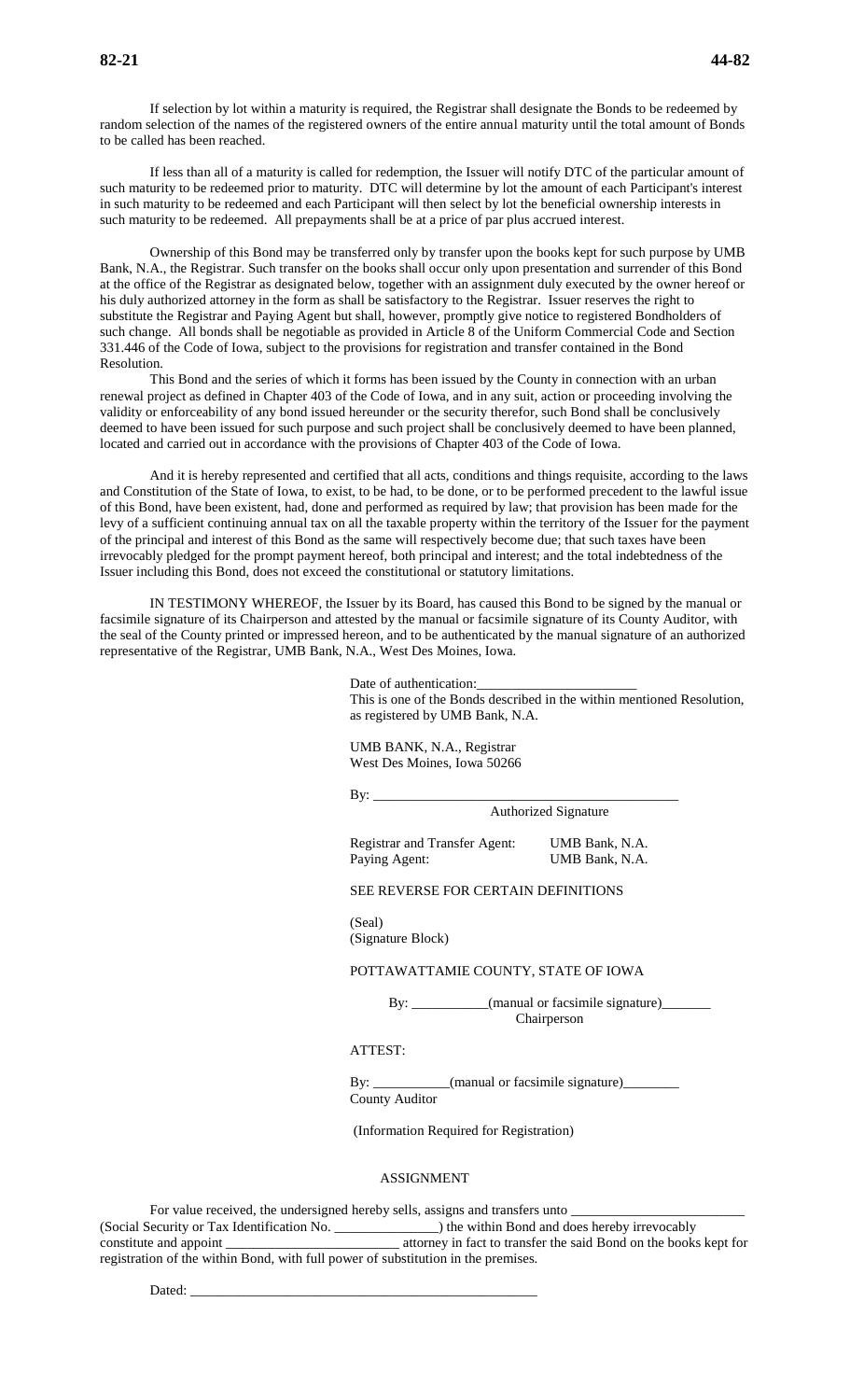(Person(s) executing this Assignment sign(s) here)

\_\_\_\_\_\_\_\_\_\_\_\_\_\_\_\_\_\_\_\_\_\_\_\_\_\_\_\_\_\_\_\_\_\_\_\_\_\_\_\_\_\_\_\_\_\_\_\_\_\_

 $\mathcal{L}_\text{max}$  , and the contract of the contract of the contract of the contract of the contract of the contract of the contract of the contract of the contract of the contract of the contract of the contract of the contr

#### SIGNATURE ) GUARANTEED)\_\_\_\_\_\_\_\_\_\_\_\_\_\_\_\_\_\_\_\_\_\_\_\_\_\_\_\_\_\_\_\_\_\_\_\_\_\_\_\_\_\_\_\_\_\_\_\_\_\_

#### IMPORTANT - READ CAREFULLY

The signature(s) to this Power must correspond with the name(s) as written upon the face of the certificate(s) or bond(s) in every particular without alteration or enlargement or any change whatever. Signature guarantee must be provided in accordance with the prevailing standards and procedures of the Registrar and Transfer Agent. Such standards and procedures may require signature to be guaranteed by certain eligible guarantor institutions that participate in a recognized signature guarantee program.

#### INFORMATION REQUIRED FOR REGISTRATION OF TRANSFER

| Name of Transferee(s)                 |             |  |
|---------------------------------------|-------------|--|
| Address of Transferee(s)              |             |  |
| Social Security or Tax Identification |             |  |
| Number of Transferee(s)               |             |  |
| Transferee is $a(n)$ :                |             |  |
| Individual*                           | Corporation |  |
| Partnership                           | Trust       |  |

\*If the Bond is to be registered in the names of multiple individual owners, the names of all such owners and one address and social security number must be provided.

The following abbreviations, when used in the inscription on the face of this Bond, shall be construed as though written out in full according to applicable laws or regulations:

TEN COM - as tenants in common TEN ENT - as tenants by the entireties JT TEN - as joint tenants with rights of survivorship and not as tenants in common IA UNIF TRANS MIN ACT - .......... Custodian .......... **(**Cust) (Minor)

Under Iowa Uniform Transfers to Minors Act

(State)

### ADDITIONAL ABBREVIATIONS MAY ALSO BE USED THOUGH NOT IN THE ABOVE LIST

#### (End of form of Bond)

Section 14. Closing Documents. The Chairperson and County Auditor are authorized and directed to execute, attest, seal and deliver for and on behalf of the County any other additional certificates, documents, or other papers and perform all other acts, including without limitation the execution of all closing documents, as they may deem necessary or appropriate in order to implement and carry out the intent and purposes of this Resolution.

Section 15. Contract Between Issuer and Purchaser. This Resolution constitutes a contract between said County and the purchaser of the Bonds.

Section 16. Non-Arbitrage Covenants. The Issuer reasonably expects and covenants that no use will be made of the proceeds from the issuance and sale of the Bonds issued hereunder which will cause any of the Bonds to be classified as arbitrage bonds within the meaning of Sections 148(a) and (b) of the Internal Revenue Code of the United States, as amended, and that throughout the term of the Bonds it will comply with the requirements of statutes and regulations issued thereunder.

To the best knowledge and belief of the Issuer, there are no facts or circumstances that would materially change the foregoing statements or the conclusion that it is not expected that the proceeds of the Bonds will be used in a manner that would cause the Bonds to be arbitrage bonds.

Section 17. Approval of Tax Exemption Certificate. Attached hereto is a form of Tax Exemption Certificate stating the Issuer's reasonable expectations as to the use of the proceeds of the Bonds. The form of Tax Exemption Certificate is approved. The Issuer hereby agrees to comply with the provisions of the Tax Exemption Certificate and the provisions of the Tax Exemption Certificate are hereby incorporated by reference as part of this Resolution. The County Treasurer is hereby directed to make and insert all calculations and determinations necessary to complete the Tax Exemption Certificate at issuance of the Bonds to certify as to the reasonable expectations and covenants of the Issuer at that date.

Section 18. Continuing Disclosure. The Issuer hereby covenants and agrees that it will comply with and carry out all of the provisions of the Continuing Disclosure Certificate, and the provisions of the Continuing Disclosure Certificate are hereby incorporated by reference as part of this Resolution and made a part hereof. Notwithstanding any other provision of this Resolution, failure of the Issuer to comply with the Continuing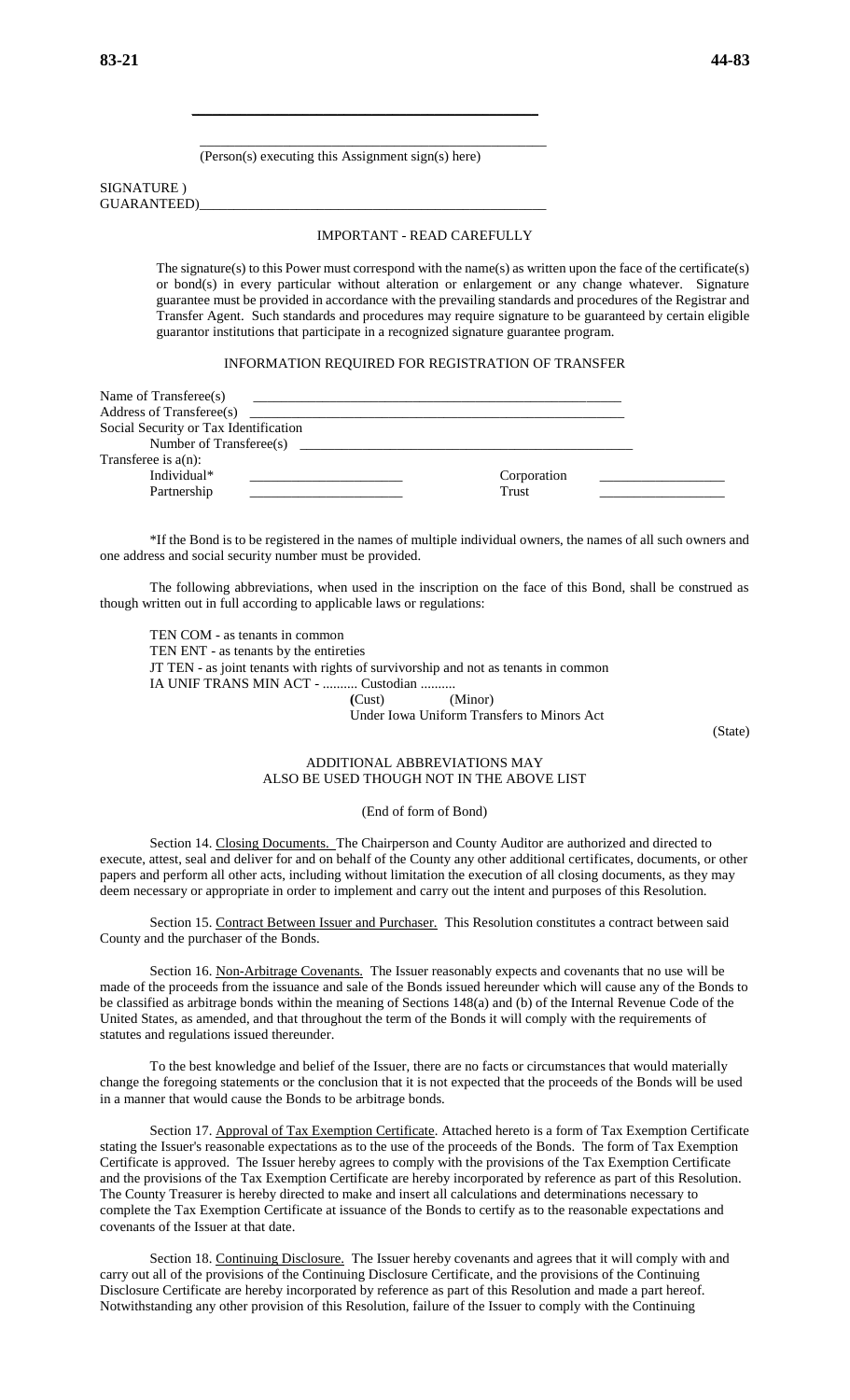Disclosure Certificate shall not be considered an event of default under this Resolution; however, any holder of the Bonds or Beneficial Owner may take such actions as may be necessary and appropriate, including seeking specific performance by court order, to cause the Issuer to comply with its obligations under the Continuing Disclosure Certificate. For purposes of this section, "Beneficial Owner" means any person which (a) has the power, directly or indirectly, to vote or consent with respect to, or to dispose of ownership of, any Bond (including persons holding Bonds through nominees, depositories or other intermediaries), or (b) is treated as the owner of any Bonds for federal income tax purposes.

Section 19. Additional Covenants, Representations and Warranties of the Issuer. The Issuer certifies and covenants with the purchasers and holders of the Bonds from time to time outstanding that the Issuer through its officers, (a) will make such further specific covenants, representations and assurances as may be necessary or advisable; (b) comply with all representations, covenants and assurances contained in the Tax Exemption Certificate, which Tax Exemption Certificate shall constitute a part of the contract between the Issuer and the owners of the Bonds; (c) consult with Bond Counsel (as defined in the Tax Exemption Certificate); (d) pay to the United States, as necessary, such sums of money representing required rebates of excess arbitrage profits relating to the Bonds; (e) file such forms, statements and supporting documents as may be required and in a timely manner; and (f) if deemed necessary or advisable by its officers, to employ and pay fiscal agents, financial advisors, attorneys and other persons to assist the Issuer in such compliance

Section 20. Amendment of Resolution to Maintain Tax Exemption. This Resolution may be amended without the consent of any owner of the Bonds if, in the opinion of Bond Counsel, such amendment is necessary to maintain tax exemption with respect to the Bonds under applicable Federal law or regulations.

Section 21. Repeal of Conflicting Resolutions or Ordinances. All ordinances and resolutions and parts of ordinances and resolutions in conflict herewith are hereby repealed.

Section 22. Severability Clause. If any section, paragraph, clause or provision of this Resolution be held invalid, such invalidity shall not affect any of the remaining provisions hereof, and this Resolution shall become effective immediately upon its passage and approval.

### **Dated this 3rd Day of August, 2021.**

|                         |         | ROLL CALL VOTE |                |               |  |  |
|-------------------------|---------|----------------|----------------|---------------|--|--|
|                         | AYE     | NAY            | <b>ABSTAIN</b> | <b>ABSENT</b> |  |  |
| Scott A. Belt, Chairman | $\circ$ | $\circ$        | $\circ$        | $\circ$       |  |  |
| Tim Wichman             | $\circ$ | $\circ$        | $\circ$        | $\circ$       |  |  |
| Lynn Grobe              | $\circ$ | $\circ$        | $\circ$        | $\circ$       |  |  |
| Justin Schultz          | $\circ$ | O              | $\circ$        | $\circ$       |  |  |
| Brian Shea              | $\circ$ | $\circ$        | $\circ$        | O             |  |  |
| $M1$ $M2$ $M3$          |         |                |                |               |  |  |

Melvyn Houser, County Auditor

Roll Call Vote: AYES: Belt, Wichman, Grobe, Shea. Motion Carried

### **5. CLOSED SESSION**

Motion by Wichman, second by Shea, to go into Closed Session pursuant Iowa Code 21.5(1)(j), for discussion and/or decision on the purchase or sale of particular real estate. Roll Call Vote: AYES: Belt, Wichman, Grobe, Shea. Motion Carried

Motion by Shea, second by Wichman, to go out of Closed Session. Roll Call Vote: AYES: Belt, Wichman, Grobe, Shea. Motion Carried

# **6. RECEIVED/FILED**

- A. Salary Actions
	- 1) Communications Payroll Status Change for Angela Dobyns
	- 2) IT Payroll Status Change for Adam Klein
	- 3) Jail Payroll Status Change for Shannon Holman, Kayla Werneburg
- B. Reports
	- 1) Sheriff's Report of Fees Disbursed and Collected for June 2021